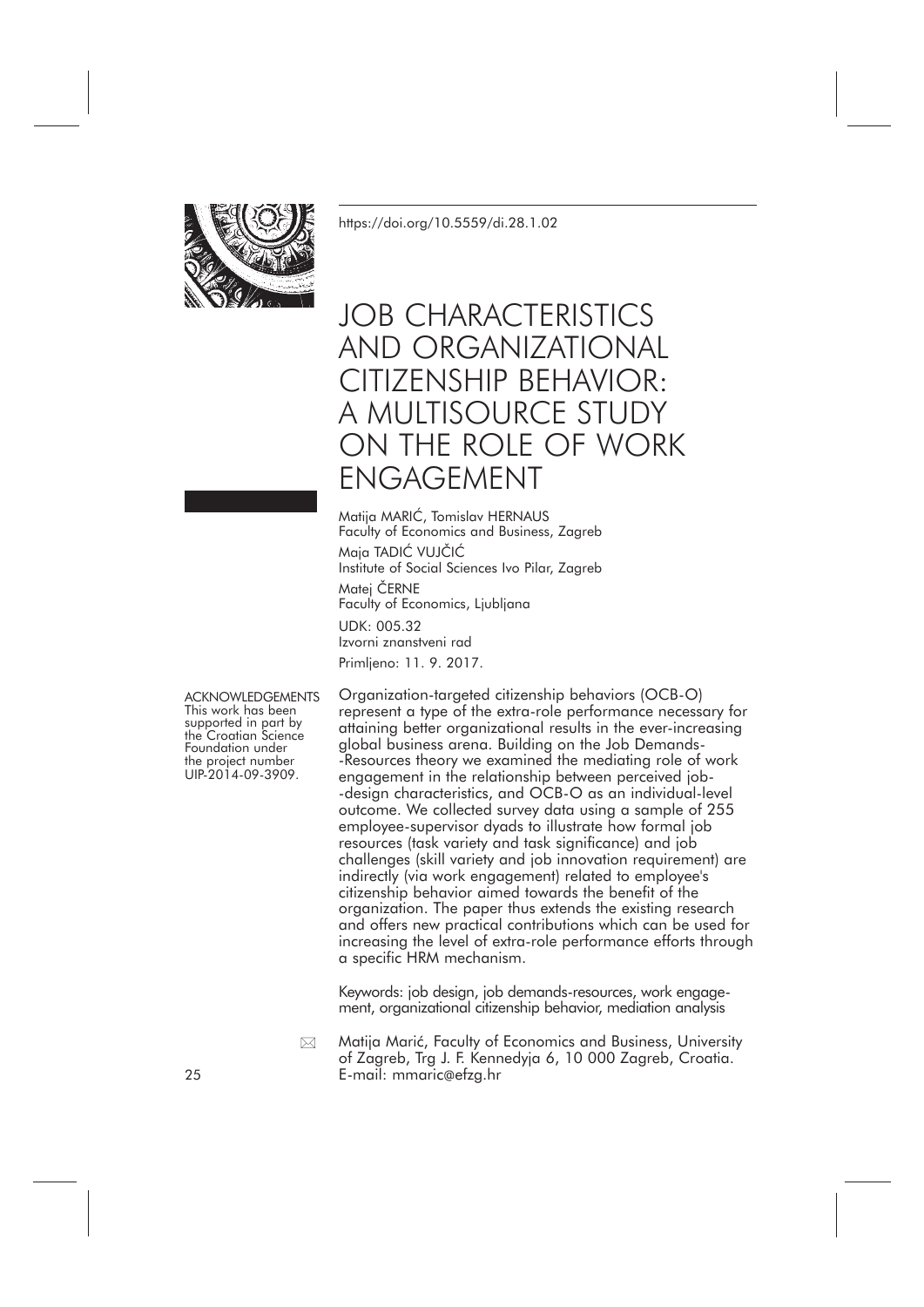# **INTRODUCTION**

In addition to formal job requirements, the ever-increasing complexity and changes in contemporary work environments require employees' commitment and proactive contribution to organizational goals. To deal with these changing demands and opportunities, employees are welcome to display extra-role efforts, such as organizational citizenship behaviors (OCB) that extend beyond formal responsibilities and support efficient and effective functioning of the organization (Organ, 1988). Thus, individuals can contribute to overall organizational effectiveness (Frese, Kring, Soose, & Zempel, 1996) by actively investing their efforts to facilitate achievement of their organization's goals and support the social and psychological environment in which task performance takes place (Organ, 1997). OCB could be manifested through helping colleagues with high workload, or seeking and suggesting product and process improvements. These extra-role efforts are very important as they can provide additional resources and challenges that can promote individual performance at work and organizational well-being.

Thus far, studies have provided an extensive list of direct and indirect antecedents of OCB (e.g., Michel, 2017; Organ & Ryan, 1995; Smith, Organ, & Near, 1983). However, Shantz, Alfes, Truss, and Soane (2013) pointed out the lack of research about effects of job design (being an important HRM tool; cf. Hernaus, 2016) on a range of performance outcomes, including OCB. To the best of our knowledge, there are only a few studies exploring a direct influence of formal job characteristics on employee citizenship behaviors (e.g., Park, 2018; Todd & Kent, 2006). Therefore, a better understanding of the underlying mechanisms that can explain how different job characteristics (i.e. job demands and job resources) translate into individual- and organization-targeted citizenship behaviors is needed.

In this study, we posit that optimal job design (i.e. the content and organization of one's work tasks, activities, relationships, and responsibilities; cf. Parker, 2014) encompassing sufficient job resources and challenge job demands can foster employees' proactivity and willingness to do more than is formally required by their job descriptions. The combination of high job resources and challenge job demands enables employees to feel stimulated and supported at the same time, which, in turn, fosters their motivation for work (Tadić, Bakker, & Oerlemans, 2015). In particular, building upon the Job Demands-Resources theory (e.g., Bakker & Demerouti, 2014), we argue that high job resources and challenge job demands indirectly – through work engagement (i.e. a positive motivational state of mind that is characterized by vigor, dedication 26 and absorption; cf. Schaufeli & Bakker, 2004) – contribute to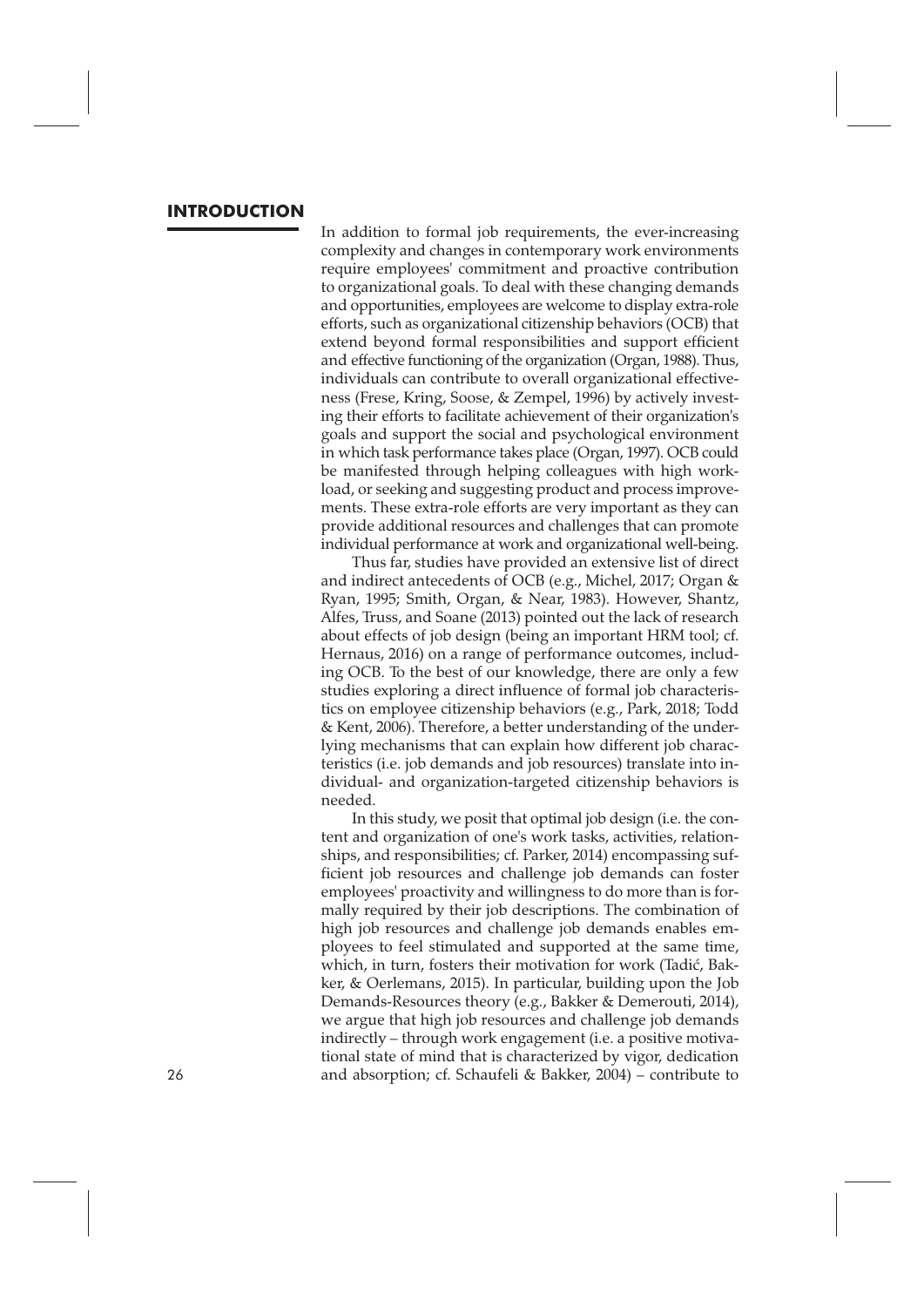MARIĆ, M. ET AL.: JOB CHARACTERISTICS... employees' OCB-O and their additional efforts to achieve organizational goals. This impersonal type of citizenship behavior is relevant and still understudied within the organizational psychology literature.

Therefore, the present study aims to contribute to the existing literature by investigating whether the extent to which employees exhibit OCB-O is related to the process in which they are incited by job resources (task variety and task significance) and challenge job demands (skill variety and job innovation requirement) to feel dedicated, energized and stimulated (i.e. engaged) in their work. This is important in order to move forward from widely studied relationships between job design and work engagement (e.g., Halbesleben, 2010; Rich, LePine, & Crawford, 2010) as well as the already well-known association between work engagement and OCB (e.g., Bakker & Xanthopoulou, 2013), and to examine the mediating role of work engagement in the relationship between employees' self- -perceived job characteristics and supervisor-rated OCB (e.g., Shantz et al., 2013). By examining the associations between specific job resources and job demands, work engagement and OCB-O, we hope to provide a better understanding of the affective and motivational underlying mechanism that translates job design into the organization-targeted citizenship behavior, which has important theoretical and practical implications.

# **THEORETICAL BACKGROUND AND HYPOTHESES**

*Job design and work engagement*. The Job Demands-Resources (JD-R) theory has been built from a heuristic model that specifies how two specific sets of working conditions that can be found in every organizational context – job demands and job resources – may produce job strain and work engagement (Schaufeli, Bakker, & Van Rhenen, 2009).

*Job demands*. Job demands (e.g., emotionally demanding interactions or high work pressures) are those physical, psychological, social or organizational aspects of the job that require sustained physical and/or psychological (i.e. cognitive or emotional) effort and are therefore associated with certain physiological and/or psychological costs (Bakker & Demerouti, 2007). There are two different types of job demands, i.e. challenges (e.g., job complexity, cognitive demands, workload) and hindrances (e.g., interpersonal conflicts, job insecurity, role ambiguity). Challenges have the potential to produce positive gains for employees, which is not characteristic of hindrance job demands (Van den Broeck, De Cuyper, De Witte, & Vansteenkiste, 2010). Thus, following our motivation to study positive psychological processes at work, we focused on job 27 resources and challenge job demands as antecedents of OCB-O,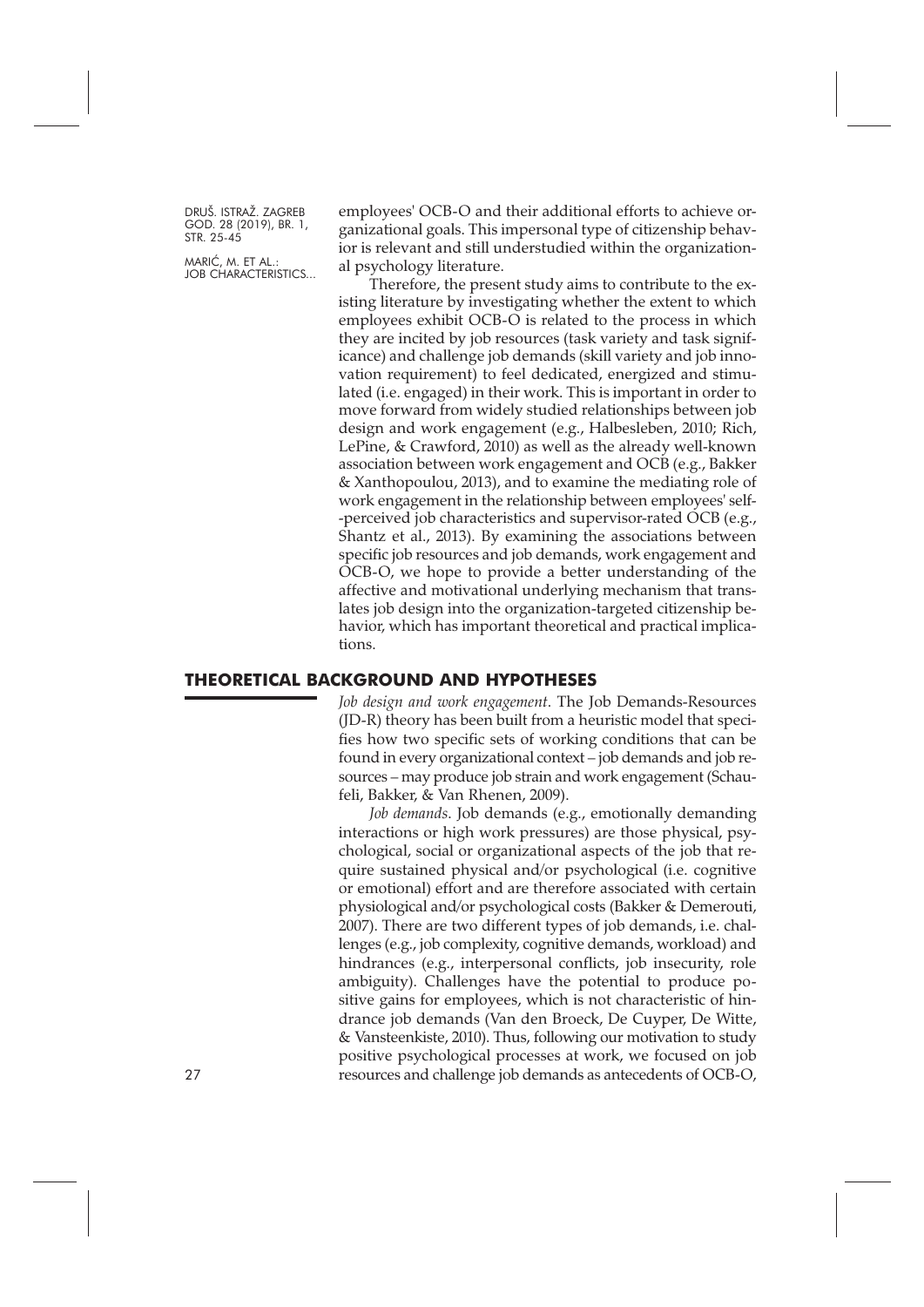MARIĆ, M. ET AL.: JOB CHARACTERISTICS... and examined work engagement as an underlying psychological mechanism that enables a positive indirect effect of job design on extra-role performance.

Specifically, we decided to focus our attention on two challenge demands particularly relevant for the contemporary workplace: skill variety and job innovation requirement. *Skill variety* can be defined as the extent to which the job requires the use of a wide range of skills to perform in-role and extra-role tasks (Chen, Zhang, & Vogel, 2011; Morgeson & Humphrey, 2006). As a typical challenge job demand, skill variety represents a form of both psychological cost and psychological gain. For instance, high levels of required skill variety are considered to be challenging because employees can benefit from using a variety of different skills by enhancing their own efficiency, and a sense of competence. Indeed, meta- -analytic results reported by Humphrey, Nahrgang, and Morgeson (2007) showed that skill variety is positively related to job satisfaction, motivation, and employee involvement, which implies that it could also be positively related to work engagement (Halbesleben, 2010). According to the JD-R theory, in the motivational process, higher levels of work engagement (caused by increased skill variety) have a positive effect on a range of job outcomes.

*Job innovation requirement* or *job innovativeness* refers to a degree to which a job requires employees to generate, promote, and implement new ideas with the aim of meeting organizational goals in novel ways (e.g., Anderson, Potočnik, & Zhou, 2014). Although this requirement is necessary for academic positions and artistic workers, it can often be regarded as an extra-role demand and a motivating factor for the majority of employees whose jobs still do not require constant innovative output (Yuan & Woodman, 2010). Specifically, if employees need to find better ways to do their tasks, and they deal with them by taking initiative, being flexible, creative and innovative, this, in turn can result in increased work engagement (Huhtala & Parzefall, 2007). For example, Unsworth (2003) recognized job innovation requirement as a strong correlate of engagement in her grounded theory investigation. However, we still lack empirical findings that confirm the role of innovative job challenges in creating more engaged employees. Thus, similar to the skill variety example and job challenges in general, we expect that job innovation requirement may also have a positive effect on work engagement. In line with this reasoning, we state our first hypothesis:

H1: Challenge job demands: a) skill variety and b) job innovation requirement are positively related to work engagement.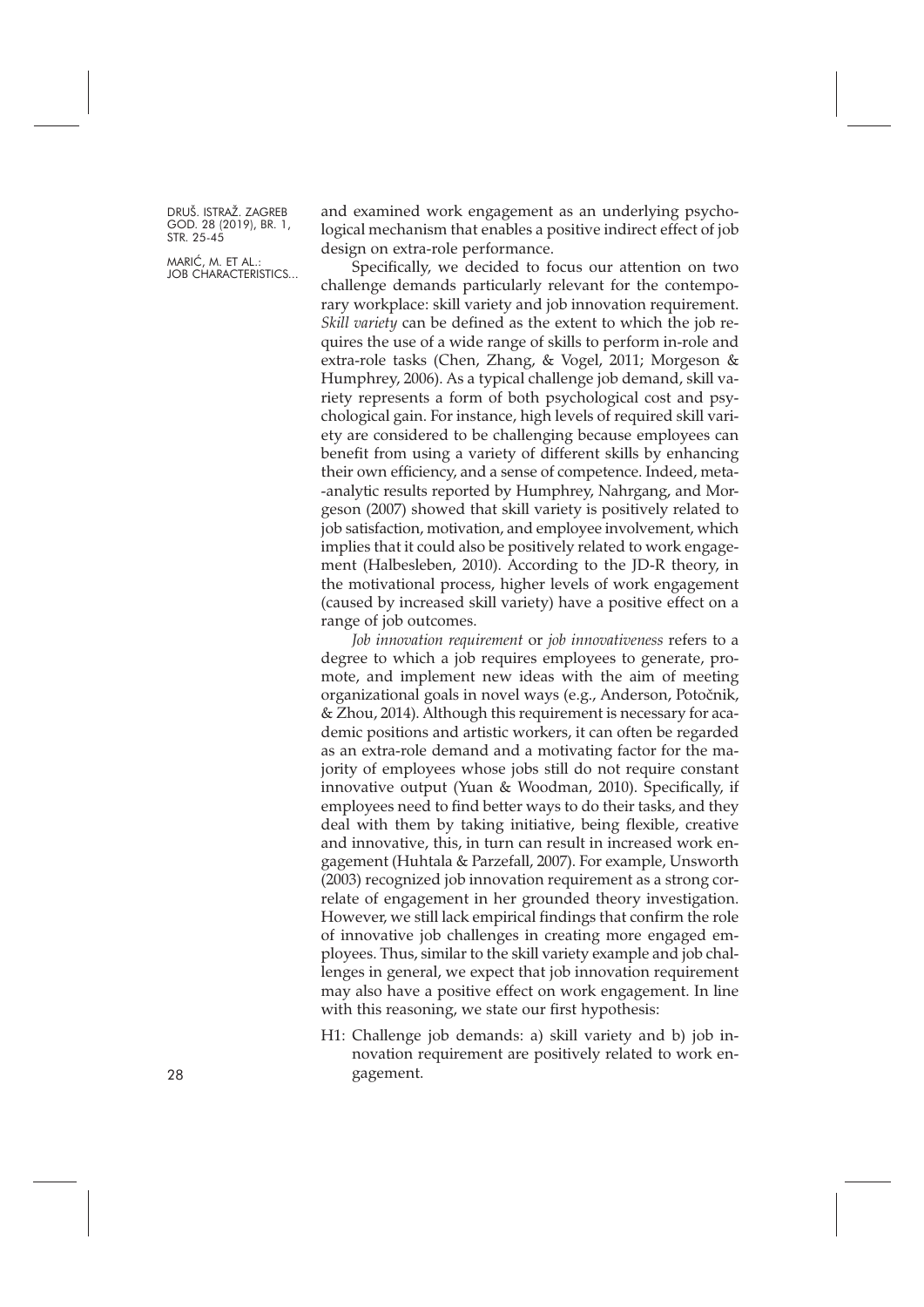MARIĆ, M. ET AL.: JOB CHARACTERISTICS...

*Job resources*. Job resources refer to physical, psychological, social or organizational aspects of the job that can facilitate and stimulate achievement of work goals, personal growth, learning, and development, as well as help reduce the negative effects of high job demands (Bakker & Demerouti, 2007). Examples of job resources are job autonomy, task variety, and feedback. According to the JD-R theory, job resources should secure positive motivational outcomes for employees (Hakanen, Bakker, & Schaufeli, 2006). For instance, Crawford, Le-Pine, and Rich (2010) conducted a research that confirmed positive relationships between a wide range of job resources (i.e. job control, autonomy, social support, feedback, etc.) and work engagement. Numerous other studies (e.g., Salanova & Schaufeli, 2008; Schaufeli & Bakker, 2004) have also confirmed a positive impact of job resources on work engagement. In addition, the social exchange theory (Blau, 1964) further supports a positive relation between job resources and work engagement, as employees tend to work more in order to return job resources they have gained. Moreover, previous studies in the domain of the job characteristics theory (Hackman & Oldham, 1976) have likewise shown a positive relationship between different job resources (task variety, job autonomy, task significance, social support, and feedback) and work engagement (Christian, Garza, & Slaughter, 2011; Shantz et al., 2013).

In the present research, we particularly focus on task-related job resources, namely task variety and task significance, as these characteristics are very important in providing a sense of meaningfulness of work and, thus, can have a positive impact on work engagement (Bakker & Demerouti, 2014; Hackman & Oldham, 1976). Earlier studies have already revealed that *task variety* – the degree to which employees' work tasks are varied – is strongly positively related to work engagement (e.g., Shantz et al., 2013) because when employees have to complete different activities throughout the workday, they may feel energized and motivated. Indeed, previous research showed that job monotony can be associated with psychological distress (e.g., Melamed, Ben-Avi, Luz, & Green, 1995). Moreover, *task significance* represents the degree to which employees feel that their job has a valuable impact (Grant, 2008). Previous studies demonstrated that employees who perceive their work tasks as valuable, worthwhile, and useful tend to be energized, motivated, and persistent in their work, which is a potentially strong resource for increasing work engagement (Shantz et al., 2013). Altogether, we propose our second hypothesis:

H2: Task-related job resources: a) task variety, and b) task sig-29 nificance are positively related to work engagement.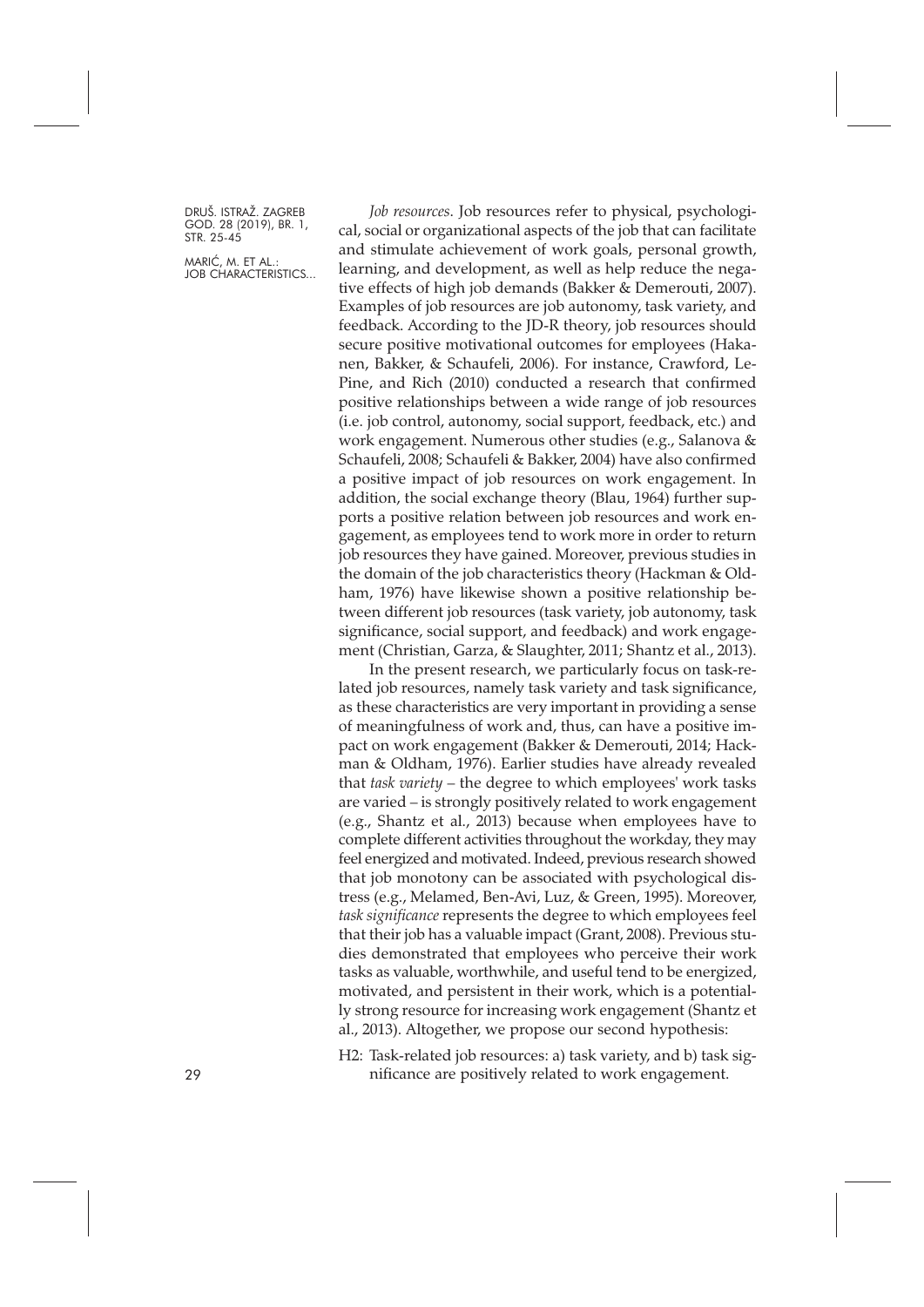MARIĆ, M. ET AL.: JOB CHARACTERISTICS...

*Organization-targeted citizenship behavior and work engagement*. *OCB* is a discretionary behavior that supports the social and psychological environment in which task performance takes place, and it includes behaviors such as helping co-workers, doing extra work beyond formal job description, advocating the organization etc. (Organ, 1997). OCBs tend to be similar across different jobs (Bergeron, 2007), so research can be carried out in different types of jobs and organizations. Two major conceptualizations of OCB have been developed in the literature. The first conceptualization originated by Organ (1988) represents a five-factor OCB model consisting of altruism, courtesy, conscientiousness, civic virtue, and sportsmanship. The model was later expanded to include two additional dimensions (peacekeeping and cheerleading; LePine, Erez, & Johnson, 2002). The second conceptualization developed by Williams and Anderson (1991) distinguishes between OCBs which are directed at individuals (OCB-I) and OCBs which are directed toward the benefit of the whole organization (OCB-O).

Bearing in mind that past research and theory development demonstrated that employee citizenship outcomes can vary significantly depending on different targeted levels (Bergeron, 2007; Ostroff, 1992), in this study we decided to focus in particular on OCBs which are directed toward the benefit of the whole organization (OCB-O). Such behaviors are increasingly welcomed as they indirectly (through organizational structural processes in the form of reward practices) provide support for strategy effectiveness (e.g., Thomas, Ambrosini, & Hughes, in press).

The study by Coleman and Borman (2000) has confirmed the validity of differentiation between OCB-O and OCB-I. The fundamental difference between these types of extra-role behaviors is that the former is defined as behavior that directly benefits the organization and indirectly contributes to the individual (Podsakoff, Podsakoff, MacKenzie, Maynes, & Spoelma, 2014), whereas the latter indirectly contributes to the organization and directly benefits individual employees. Another reason for distinguishing between OCB-O and OCB-I may also lie in different motives and needs that individuals aim to satisfy through their OCBs (e.g., Clary et al., 1998), where particular emphasis should be given to behaviors that benefit the organization in general.

*Work engagement* is an affective-motivational, positive state of employees experiencing vigor, dedication and absorption at the workplace (Schaufeli & Bakker, 2004). Vigor is characterized by high levels of energy and mental resilience while working (Salanova & Schaufeli, 2008). Dedication represents employee's sense of significance, enthusiasm, inspiration, pride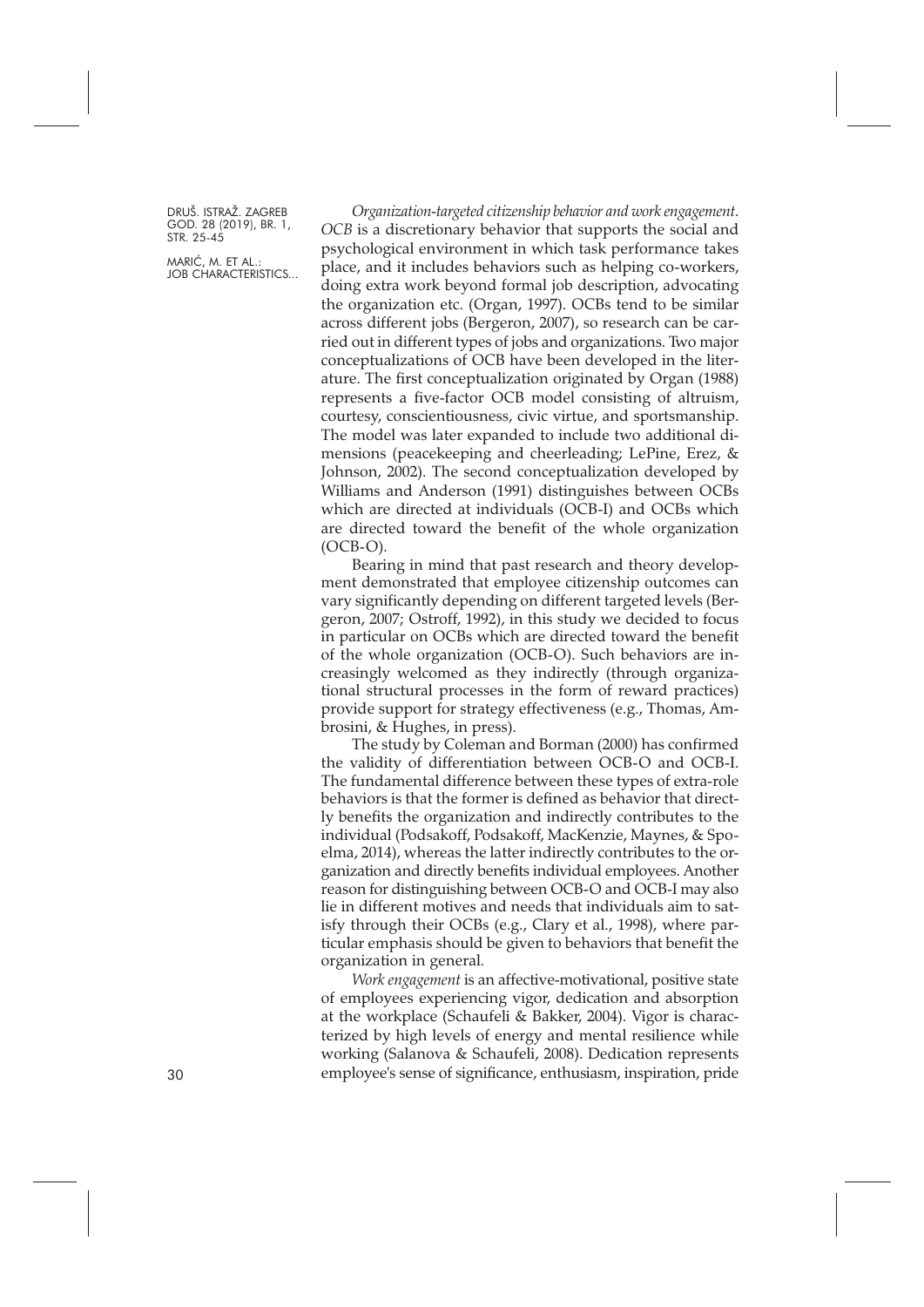MARIĆ, M. ET AL.: JOB CHARACTERISTICS... and challenge. Finally, absorption is present when an individual is fully concentrated and absorbed in his or her work, having difficulties with detaching oneself from work (e.g., Bakker, 2011). Engaged employees have high levels of energy, and they enthusiastically apply that energy to their work (Bakker, Schaufeli, Leiter, & Taris, 2008).

The relation between work engagement and extra-role behaviors has recently gained increasing attention among researchers (Demerouti, Bakker, & Gevers, 2015; Sulea et al., 2012). Specifically, a few empirical studies demonstrated that work engagement is positively related to OCB-O (Rich et al., 2010). For instance, Sonnentag (2003) found that work engagement promotes taking initiative at work and pursuing learning goals on a daily basis. From the perspective of the broaden-and-build theory of positive emotions (Fredrickson, 2003), all positive emotions (such as joy, interest, and contentment) share the capacity to broaden people's array of thoughts and actions and build their personal resources (Hakanen & Roodt, 2010). Hence, it is highly likely that people experiencing high work engagement also experience broadened cognition, creativity, proactivity, and a broader scope of attention and openness to information (e.g., Airila et al., 2014). Building upon the broaden-and-build theory of positive emotions, we expect that work engagement promotes OCB-O. More concretely, we expect that highly-engaged employees are willing to take personal initiative, generate new ideas, and put effort into making an extra contribution towards the organizational goals because they experience high levels of positive work-related states. Stated in a more formal way, we formulate our third hypothesis:

H3: Work engagement is positively related to OCB-O.

*The mediating role of work engagement*. A large body of literature has demonstrated that when employees have sufficient job resources, they tend to experience high work engagement, which is, in turn, related to various individual and organizational positive outcomes (Bakker & Demerouti, 2014; Halbesleben, 2010). Also, several studies revealed positive outcomes of challenge job demands (in combination with high resources) (e.g., Tadić, Bakker, & Oerlemans, 2015). However, studies examining the role of work engagement as the potential psychological mechanism underlying these associations have been scarce (Sulea et al., 2012). In order to gain more insight into these matters, we assume that task-related job resources (task variety and task significance) and challenge job demands (skill variety and job innovation requirement) are indirectly related to OCB-Os through the mediating effect 31 of work engagement. Specifically, we argue that job resources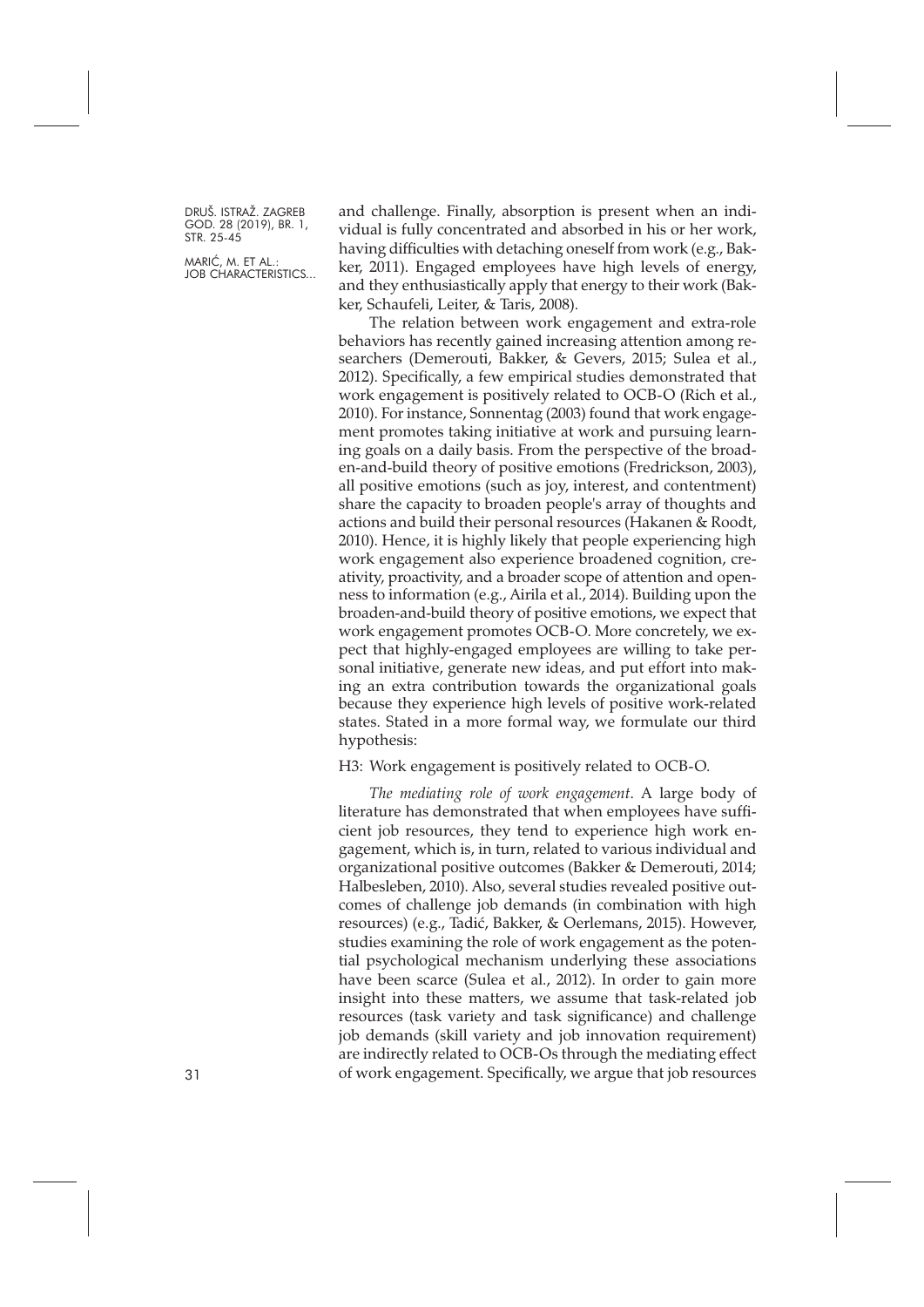MARIĆ, M. ET AL.: JOB CHARACTERISTICS... and challenges provide stimulation of curiosity and interest as well as support, which can serve as a good basis for experiencing work engagement, which in turn, can promote employee behaviors that go beyond formal work duties and tasks for the benefit of their organization. Therefore, we present our fourth and fifth hypothesis:

- H4: Work engagement mediates the relationship between: a) skill variety and b) job innovation requirement, and OCB-O as an outcome variable.
- H5: Work engagement mediates the relationship between: a) task variety and, b) task significance, and OCB-O as an outcome variable.



# **METHOD**

#### **Sample and procedure**

The multisource survey data have been collected from employees and supervisors employed in multiple departments of three selected Croatian organizations. An on-line data collection tool (SurveyMonkey) has been used so that employee- -perceived job characteristics could be matched with the supervisors' ratings of OCB-O outcome and job innovation requirements. Employees who had more than six months of job tenure received an e-mail invitation to participate in the survey. Self-reported data about the perceived nature of job resources and challenge job demands, as well as their level of work engagement were collected from employees themselves. Their direct supervisors completed a different survey to provide data on employees' OCB-O and job innovation requirement. From a total number of 336 employees, 255 usable employee survey responses (75.9% response rate) were received. We also managed to collect 56 managerial responses. The modal number of employee respondents per supervisor was six, and the average number was 4.47 (*SD* = 3.39). An entire work-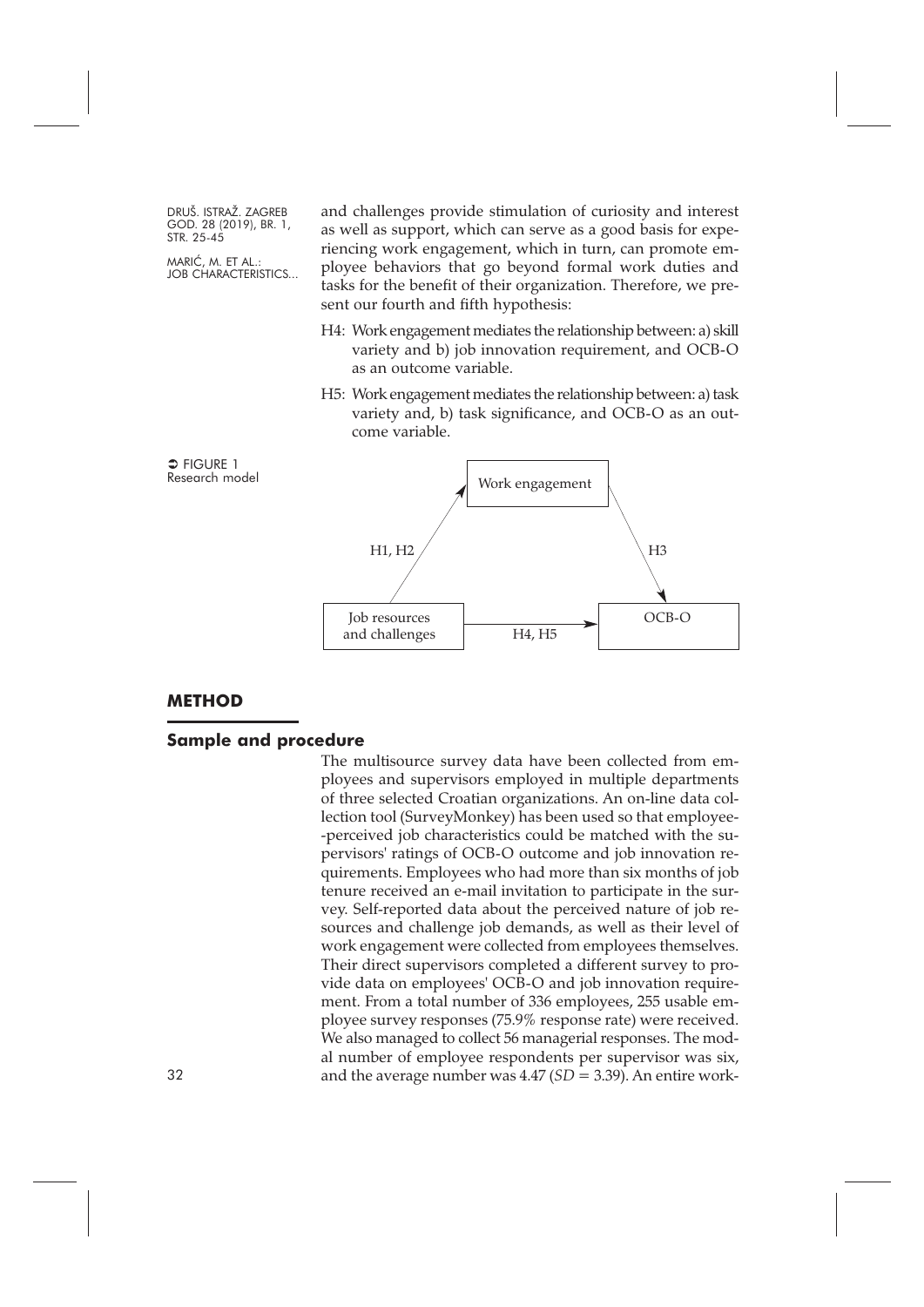MARIĆ, M. ET AL.: JOB CHARACTERISTICS... ing lifespan has been covered by this research (employees ranged from 23 to 63 years of age). Sampled employees were on average younger than 40 years (*M =* 38.37; *SD* = 8.90), had on average less than six years of job tenure  $(M = 5.54; SD = 5.46)$ , and less than eight years of organizational tenure (*M =* 7.67; *SD* = 6.63). Research samples were not gender-biased, as we had 51.8% of women respondents (employees' sample) and 56.9% of men respondents (supervisors' sample). Both employees and supervisors were highly-educated (68.3% and 83.0% respectively).

#### **Measures**

Two separate survey questionnaires (employee-based and supervisor-based) were developed for conducting this empirical study. Each measure used was a Likert-type scale where respondents had to report the level of their (dis)agreement with the statement at hand  $(1 -$  strongly disagree to  $5 -$  strongly agree). Although we used previously validated measures, a translation/back translation procedure was applied. In addition, the questionnaires were pre-tested for reliability and Cronbach's alpha values were clearly above the general recommendation of 0.70 (Nunnally, 1978), thus confirming the validity of the measurement instruments in the Croatian language, which were used to conduct the research. Nevertheless, we also conducted a confirmatory factor analysis (CFA) with maximum likelihood estimation procedures using AMOS version 21. The expected six-factor solution (task variety, task significance, skill variety, job innovation requirement, work engagement, OCB-O) displayed an adequate fit with the data (Chi-square  $[480] = 965.628$ , CFI = 0.906, RMSEA = 0.063).

*Employee-based questionnaire*. Employees were asked to indicate the extent to which they agreed or disagreed with statements related to the nature of their jobs, using the Work Design Questionnaire (WDQ), a comprehensive instrument and a general measure of job design developed and validated by Morgeson and Humphrey (2006). There is strong evidence and common thinking that employee self-ratings are congruent with objective job features (e.g., Fried & Ferris, 1987; Spector, 1992).

*Skill variety* was measured by the four-item score WDQ scale ( $\alpha = 0.895$ ), with the sample item "The job requires me to utilize a variety of different skills in order to complete the work". *Task variety* was assessed using four WDQ items ( $\alpha = 0.923$ ). An example of the items used is "The job requires the performance of a wide range of tasks". *Task significance* scale consisted of four score WDQ items ( $\alpha = 0.898$ ), with the sample item "The results of my work are likely to significantly affect the 33 lives of other people". Lastly, employees rated their levels of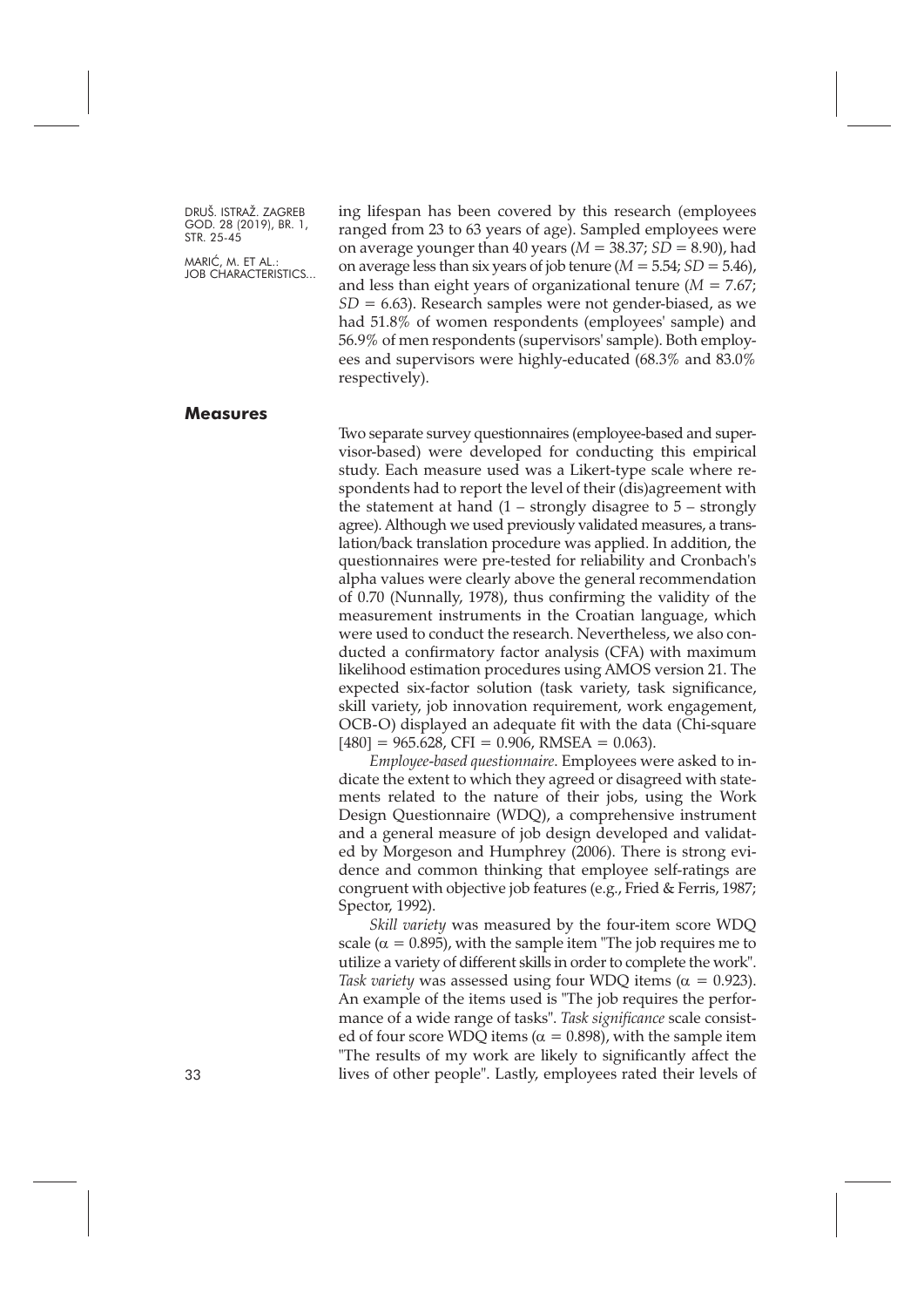MARIĆ, M. ET AL.: JOB CHARACTERISTICS... *work engagement* using the nine-item version of the Utrecht Work Engagement Scale (UWES; Schaufeli, Salanova, Gonzalez-Roma, & Bakker, 2002), which also showed to be a reliable measure ( $\alpha = 0.914$ ). Example items are "I get carried away when I work" and "I feel strong and vigorous in my job."

*Supervisor-based questionnaire*. In order to eliminate concerns related to the potential common method bias, we collected data on *job innovation requirement* from direct supervisors, as an alternative to employee self-reports. The level of designed job innovativeness was assessed by the five-item measure ( $\alpha = 0.832$ ) initially developed by Yuan and Woodman (2010) and adapted for the managerial application with the sample item "Suggesting new ideas is part of my subordinates' job duties". Supervisors were also asked to evaluate the OCB-O of each of their direct reports who decided to participate in the research (dependent variable). Organization-targeted citizenship behavior was assessed using the seven-item scale ( $\alpha$  = 0.893) developed and validated by Ilies, Scott, and Judge (2006). The sample item is "Employee offers ideas to improve the functioning of the organization".

In addition to a priori measures, the a posteriori statistical analysis checked for the common method variance. Harman's single factor test was used and showed that the common method bias is not a major concern in our study (31.74% variance is explained by a single factor).

#### **RESULTS**

**O** TABLE 1<br>Descriptives, scale reliability scores and<br>correlations Means, standard deviations, scale reliability scores and correlations are shown in Table 1. All the variables were found to be positively and significantly related, except the non-significant relationships between task variety and OCB-O.

|                                                                                                                             | М                            | SD.                                          |                                                                          |                                                        |                                            | 4                                 | b.                   | 6       |
|-----------------------------------------------------------------------------------------------------------------------------|------------------------------|----------------------------------------------|--------------------------------------------------------------------------|--------------------------------------------------------|--------------------------------------------|-----------------------------------|----------------------|---------|
| 1 Skill variety<br>2 Job innovation req. 3.55<br>3 Task variety<br>4 Task significance 3.40<br>5 Work engagement<br>6 OCB-O | 4.12<br>4.39<br>3.40<br>3.77 | 0.77<br>0.74<br>0.72<br>0.91<br>0.71<br>0.59 | (0.895)<br>$0.312**$<br>$0.540**$<br>$0.276**$<br>$0.388**$<br>$0.205**$ | (0.832)<br>$0.158*$<br>0.059<br>$0.284**$<br>$0.305**$ | (0.923)<br>$0.285**$<br>$0.202**$<br>0.111 | (0.898)<br>$0.321**$<br>$0.173**$ | (0.914)<br>$0.251**$ | (0.893) |

Note: Cronbach alphas are shown in the brackets on the diagonal.

\*\* Correlation is significant at the 0.01 level (2-tailed)

\* Correlation is significant at the 0.05 level (2-tailed)

In order to test our hypotheses and examine the mediating role of work engagement in the relationship between job- -design characteristics and OCB-O, several regression analyses were performed using the PROCESS macro for SPSS v2.16.3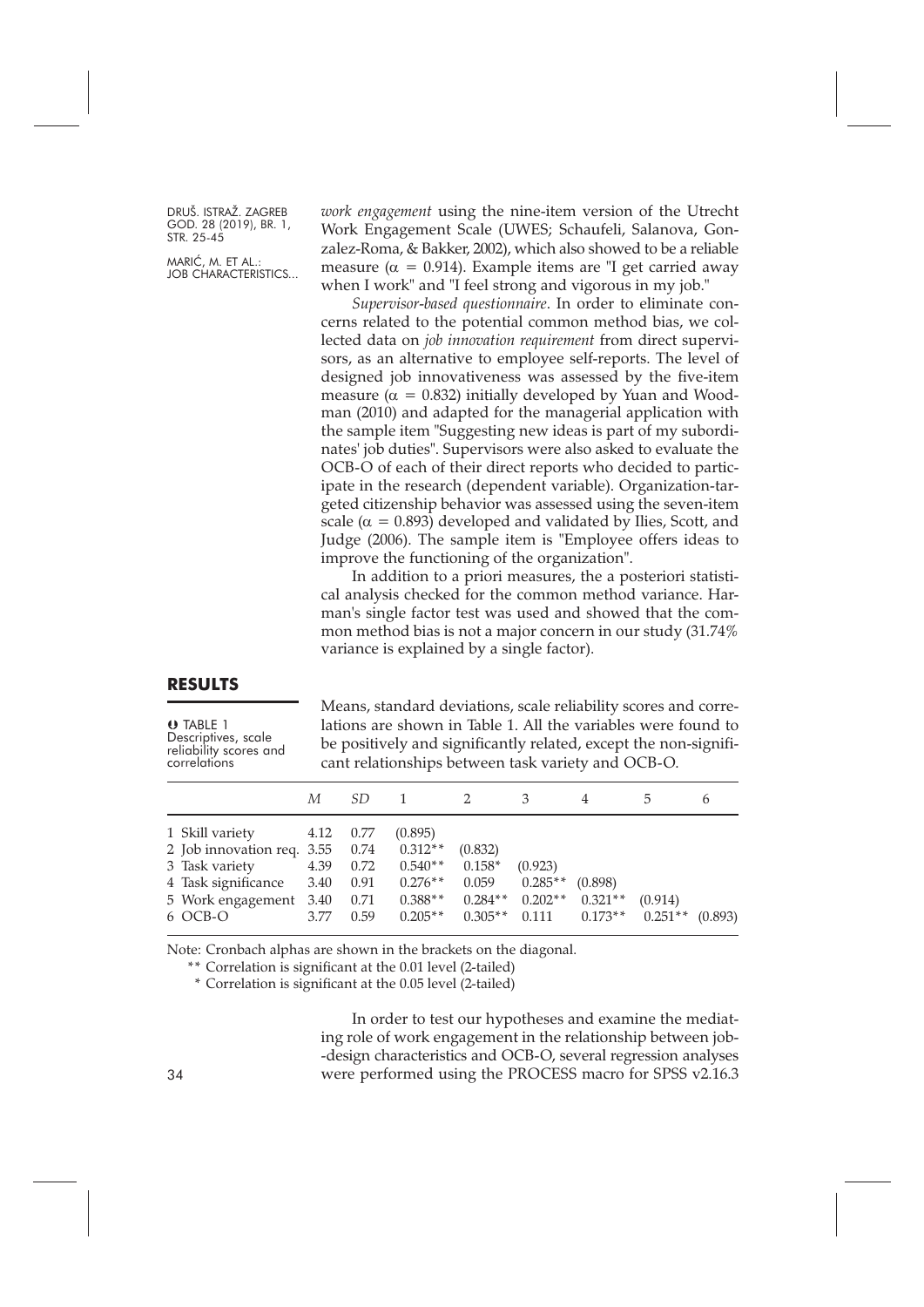MARIĆ, M. ET AL.: JOB CHARACTERISTICS...

**U** TABLE 2<br>Results of the medi-

ation analyses of work<br>engagement in the<br>relationship between

job characteristics and<br>OCB-O

(Hayes, 2016). The hypothesized model (recognized as Model 4 in the PROCESS template) separately tested the relationship between the two job challenges (i.e. skill variety, and job innovation requirement), and two job resources (i.e. task variety, and task significance) with OCB-O via work engagement. Such an approach followed our theoretical background and was chosen to gain insights about specific interactions between constructs. The models included gender as a covariate.

*Direct effects*. The total effect corresponds to the influence that independent variables exert on the dependent variable, while direct effect corresponds to this situation only when the effect of the independent variable on the dependent variable is mediated by another variable (Hayes, 2013, p. 87). As provided in Table 2, the direct effect estimates showed that both job challenges and job resources examined as independent variables (X) were significantly and positively related to work engagement, thus supporting *H1* and *H2*. Work engagement was positively related to OCB-O in each of the examined models (one model per each job characteristic), thus supporting *H3*. In addition, job resources were not significantly associated to OCB-O as an outcome variable (Y). The same is valid for skill variety as a job challenge, while job innovation requirement was the only job characteristic that is significantly directly related to OCB-O.

| Model X        | Independent variable | Direct effect<br>$(X \rightarrow Y)$<br>C | $(X \rightarrow M)$<br>a | $(M \rightarrow Y)$<br>b | Indirect<br>effect<br>$(X \rightarrow M \rightarrow Y)$<br>axb | Total<br>effect<br>C | Sobel<br>test |
|----------------|----------------------|-------------------------------------------|--------------------------|--------------------------|----------------------------------------------------------------|----------------------|---------------|
| 1              | Skill variety        | 0.0984                                    | $0.3524**$               | $0.1685*$                | 0.0594                                                         | 0.1578               | 0.0057        |
| $\overline{2}$ | Job innovation req.  | $0.2606**$                                | $0.2080**$               | $0.1410**$               | 0.0368                                                         | 0.2974               | 0.0227        |
| 3              | Task variety         | 0.0526                                    | $0.1914**$               | $0.1988**$               | 0.0380                                                         | 0.0906               | 0.0169        |
| 4              | Task significance    | 0.0673                                    | $0.2480**$               | $0.1806**$               | 0.0448                                                         | 0.1121               | 0.0062        |

 $*p < 0.05;$   $*^*p < 0.01$  Indirect effect (a x b) – bolded numbers represent ab with 95% bootstrap confidence interval

Total effect  $=$  direct effect  $+$  indirect effect

 $X = job$  characteristic;  $M = work$  engagement;  $Y = OCB-O$ 

*Indirect (mediating) effects*. The indirect effects correspond to the influence that the independent variables (Xs) exert on the dependent variable (Y) through the mediator (e.g., Quiñones, Van den Broeck, & De Witte, 2013). Our analyses clearly provided evidence that work engagement is a significant mediator both in the relationship between job challenges and OCB-O (models 1 and 2), as well as between job resources and OCB-O (models 3 and 4). For instance, the indirect effect 35 of 0.0431 measured in Model 3 means that two employees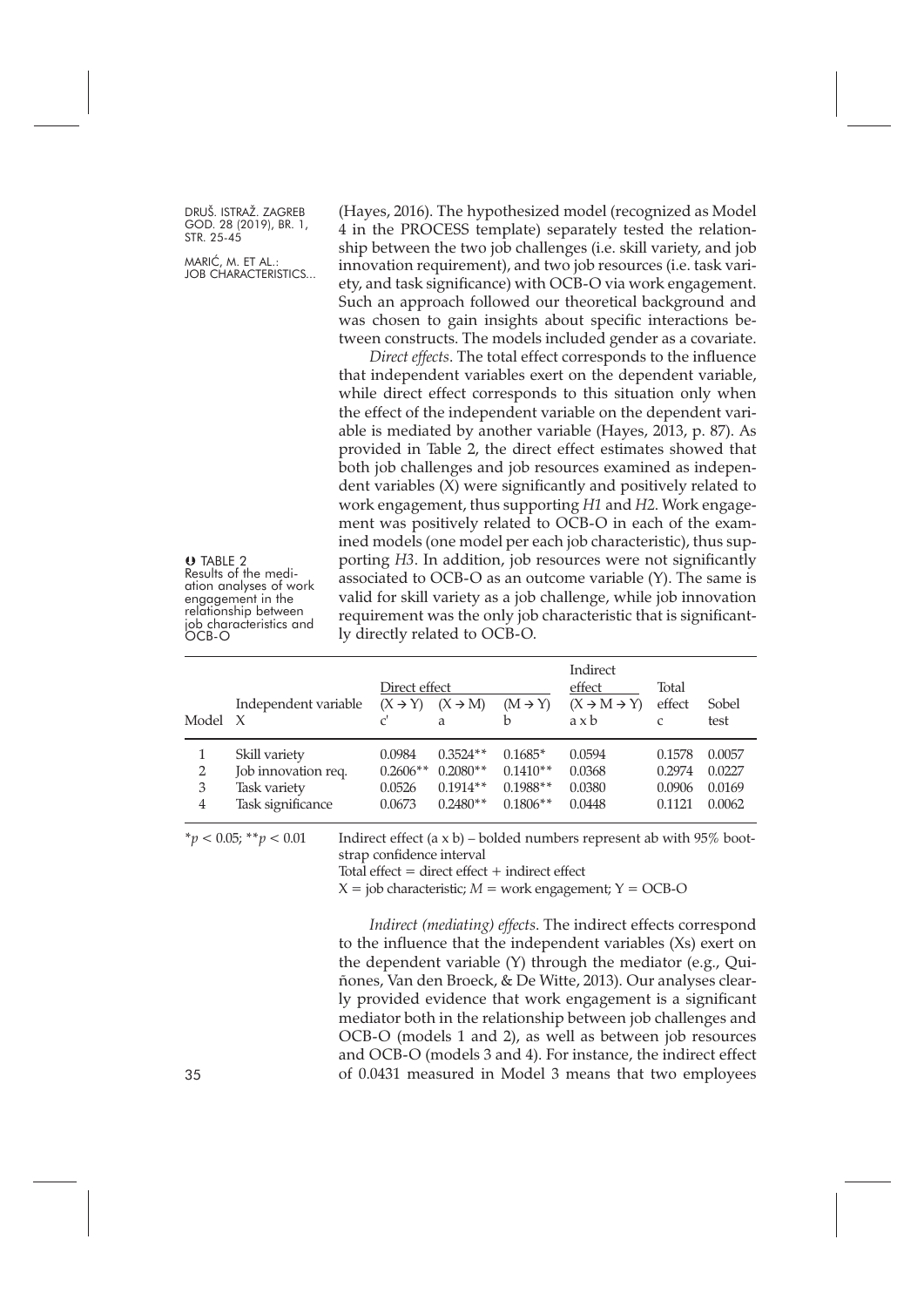MARIĆ, M. ET AL.: JOB CHARACTERISTICS... who differ by one unit in their task variety are estimated to differ by 0.0380 units in their organization-targeted citizenship behavior as a result of the tendency for those who have relatively more diverse tasks to feel more engaged, which in turn translates into higher levels of this specific type of extrarole performance. In this particular case, the indirect effect did not outreach the direct effect size ( $c' = 0.0526$ ) but the latter was non-significant, which means that task variety primarily influences OCB-O indirectly through work engagement. The significance of the mediated (indirect) effect was initially confirmed by the Sobel test ( $z' = 1.9608$ ,  $p < 0.05$ ). In addition, a 95% bootstrap confidence interval was entirely above zero (CI = 0.0058 to 0.0846) thus supporting our *H5a*. The same analogy and similar procedure were followed for all other job resources and challenges included, ultimately leading to supporting *H4* and *H5*.

# **DISCUSSION**

The main purpose of the current research was to investigate the role of work engagement as the potential underlying psychological mechanism that might explain the relationships of job demands and job resources with OCB-O. In other words, we examined (a) whether high job resources and challenge job demands can enhance employees' dedication, and perceived sense that the work they do is interesting and meaningful (i.e. their work engagement), and (b) whether that, in turn, can boost their extra-role behaviors, in particular organizational citizenship behaviors directed towards providing benefits for the whole organization.

### **Theoretical contributions**

The present study using the data of 255 employee-supervisor dyads from three Croatian organizations explored the mediating effect of work engagement between job characteristics and OCB-O. Theoretical contributions are related to the role of work engagement as a mediator within the JD-R model components, and they can be further elaborated in three specific points.

First, the paper provides empirical evidence that selected job characteristics are directly related to work engagement. Both the first and the second hypotheses have thus been confirmed. Job challenges including skill variety and job innovation requirement were positively related to work engagement. Similar relationships were recognized in the case of job resources as well. Task variety and task significance were likewise positively related to work engagement, thus being in line with previous studies (Christian et al., 2011; Shantz et al.,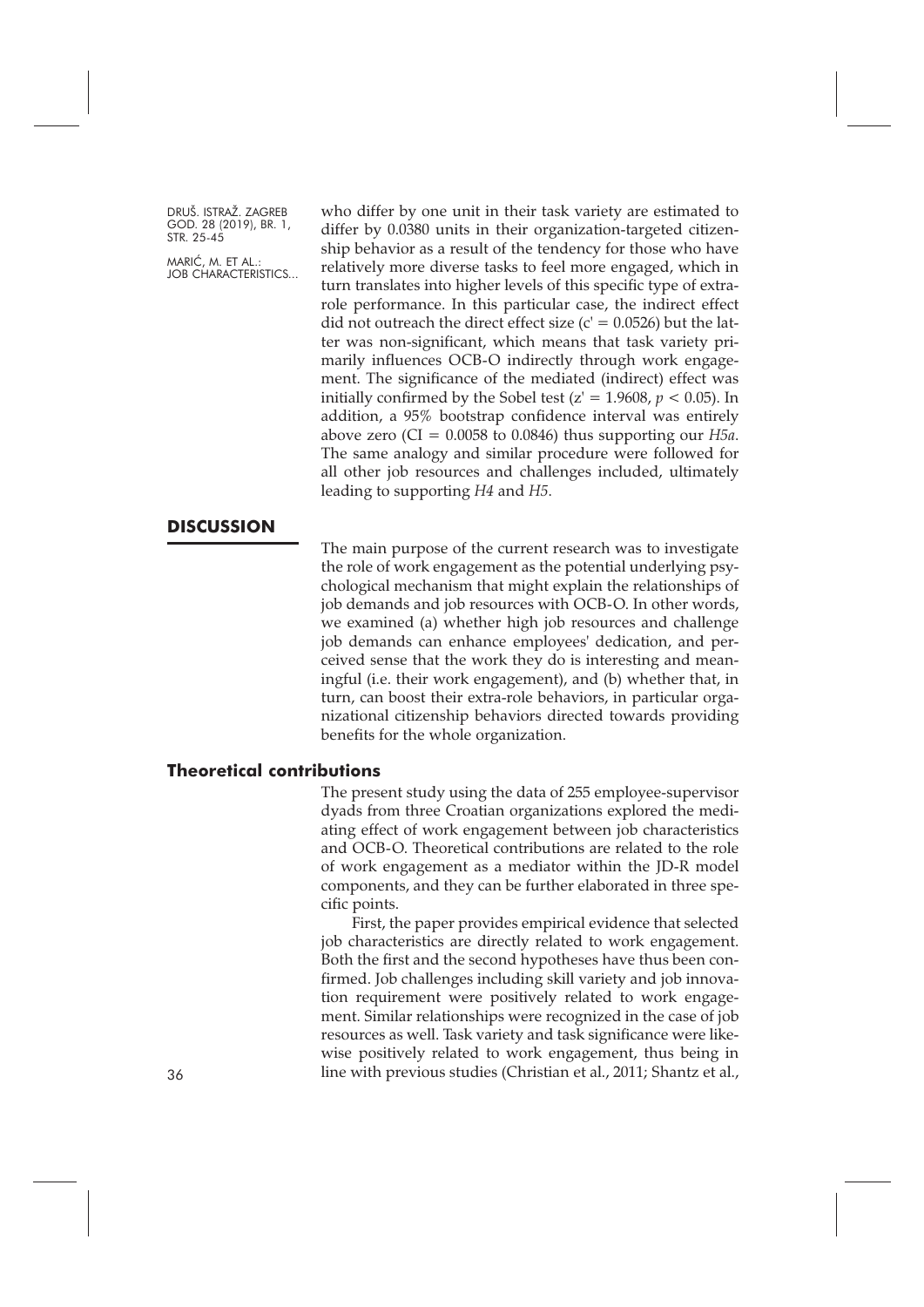MARIĆ, M. ET AL.: JOB CHARACTERISTICS... 2013). Overall, further evidence was provided from a different context adding to the existing meta-analytic knowledge about the relationship between job characteristics and work engagement (Crawford et al., 2010; LePine, Podsakoff, & LePine, 2005).

Second, the results demonstrated that work engagement is positively related to OCB-O, which follows the JD-R model logic as work engagement is considered to be a factor of intrinsic motivation. Higher levels of intrinsic motivation (vigor, dedication and absorption) are positively related to different extra-role behaviors (Salanova & Schaufeli, 2008). This positive relation between work engagement and OCB-O is in line with previous scholarly work (Schaufeli, Taris, & Bakker, 2006; Rich et al., 2010).

Third, our findings contribute to the literature on work engagement by showing that job-design characteristics (job resources and challenges) have an indirect (via work engagement) but positive impact on OCB-O. This finding supports the proposed theoretical framework of the JD-R theory (Bakker & Demerouti, 2007), the job characteristics theory (Hackman & Oldham, 1976, 1980), social exchange theory (Blau, 1964) and broaden-and-build theory of positive emotions (Fredrickson, 2003) because job challenges (to a certain extent) and job resources (unconditionally) increase the level of employee's intrinsic motivation (i.e. work engagement), thus ultimately leading to employees who are more engaged in OCB-O (e.g., Salanova & Schaufeli, 2008).

# **Practical implications**

The most important practical implication of this study is gaining a better understanding of how HRM mechanisms such as job design might drive employees' motivation and encourage them to provide an extra effort at the workplace. Due to their positive relation with work engagement, a wide range of job resources (task variety, task identity, task significance, autonomy, social support, feedback etc.) offers many possibilities for stimulating vigor, dedication and absorption of employees (Christian et al., 2011). Additionally, the present study confirmed that certain job challenges can also be used for boosting work engagement. Thus, managers have many different options to achieve desired performance outcomes. Besides job resources, this study demonstrated that it is also possible to use job challenges in order to indirectly promote OCB-O. Of course, managers have to be careful when increasing the extent of job demands because at a certain point, higher levels of any job demand characteristic can have negative effects on employees' attitudes and behaviors (e.g., Meijman & Mul-37 der, 1998).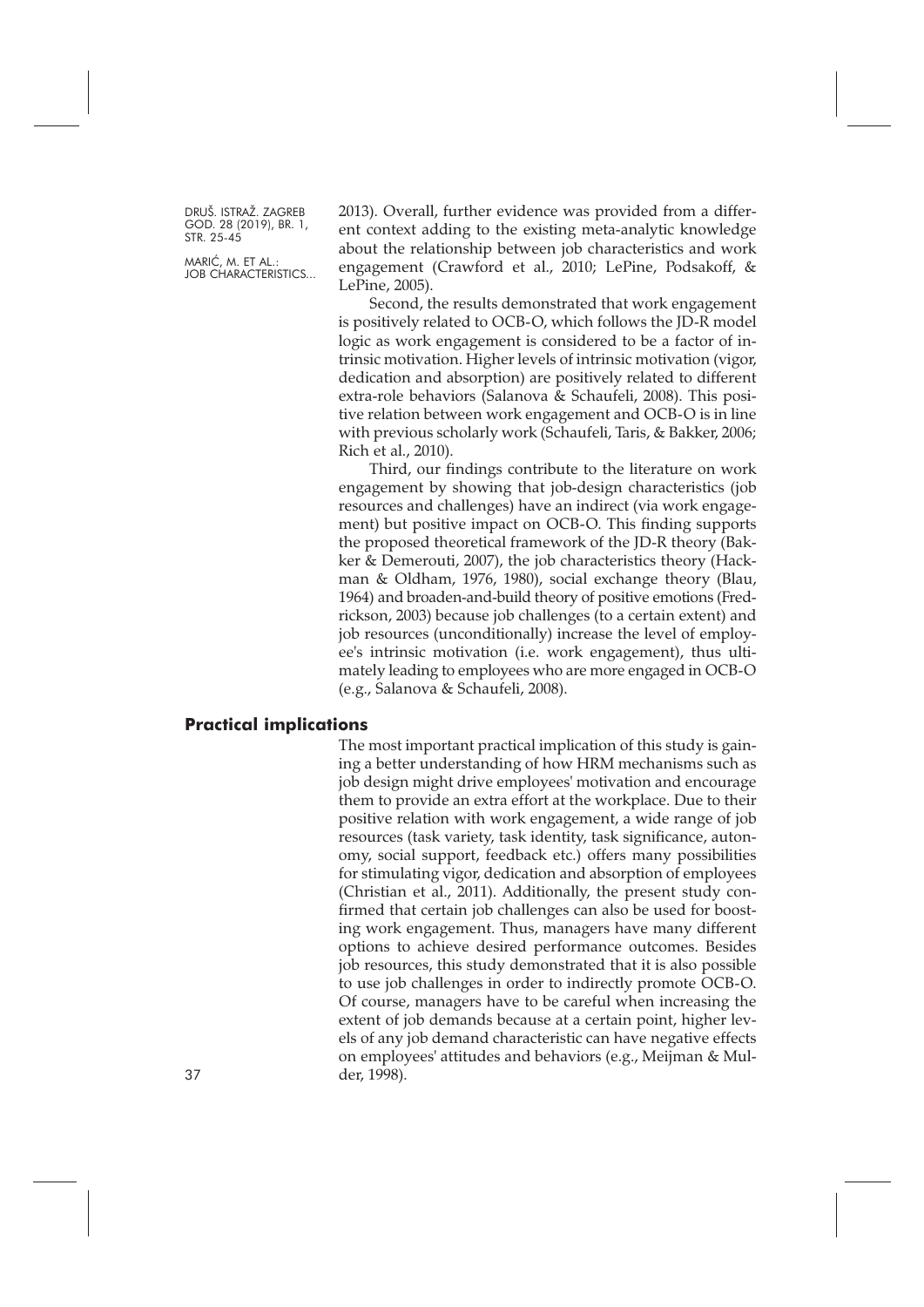# **Study limitations and future research avenues**

The first limitation of our study is the cross-sectional nature of data which did not allow us to make causal inferences about hypothesized relationships. Although we had a two-week time lag in collecting data from employees and their respective supervisors, this might not be enough to make cause-and-effect estimations between independent and dependent variables.

The second limitation is that only work engagement was observed as a mediator. As Shantz et al. (2013) suggested, multiple mediators (e.g., the three critical psychological states, intrinsic motivation, job satisfaction, etc.) using a structural equation modeling technique should be researched in the future. Including other mediators in the research model may shed a light on the commonality of different variables that could have an influence on OCB-O and other extra-role behaviors.

The third limitation is related to the number of observed job characteristics and their nature. The present study included only challenge and not hindrance job demands. The inclusion of job demands considered as hindrances could demonstrate whether they cause somewhat different effects on OCB-O than job challenges. Further research of job demands is needed to clarify their direct impact on work engagement and indirect impact on OCB-O. Also, a more inclusive number of observed job demands and job resources would improve knowledge about what resources and demands are most important for engagement as well as when, why and how they will be related to engagement (Saks & Gruman, 2014).

Despite the aforementioned shortcomings, the present study offers valuable insights about the relationships within the JD-R framework, which leads to important theoretical and practical conclusions. Thus far, only a few studies have addressed the topic of work engagement as a mediator between specific job characteristics (especially job challenges) and OCB (e.g., Salanova & Schaufeli, 2008; Shantz et al., 2013) or explored a direct effect of formal job characteristics on informal employee citizenship behaviors (e.g., Park, 2018; Todd & Kent, 2006). Also, on the basis of a motivational perspective for volunteering (Clary et al., 1998), our focus on the OCB-O dimension enabled specific insights into OCB aimed at the benefit of the whole organization. Such a focused attention on the organizational level of OCB may help in further understanding the trade-off when individuals are about to choose to contribute for the benefit of their colleagues or the whole organization.

We strongly believe that future research should include as many job characteristics as possible in order to offer better conclusions. The inclusion of other additional outcome vari-38 ables would contribute to a better understanding of OCB and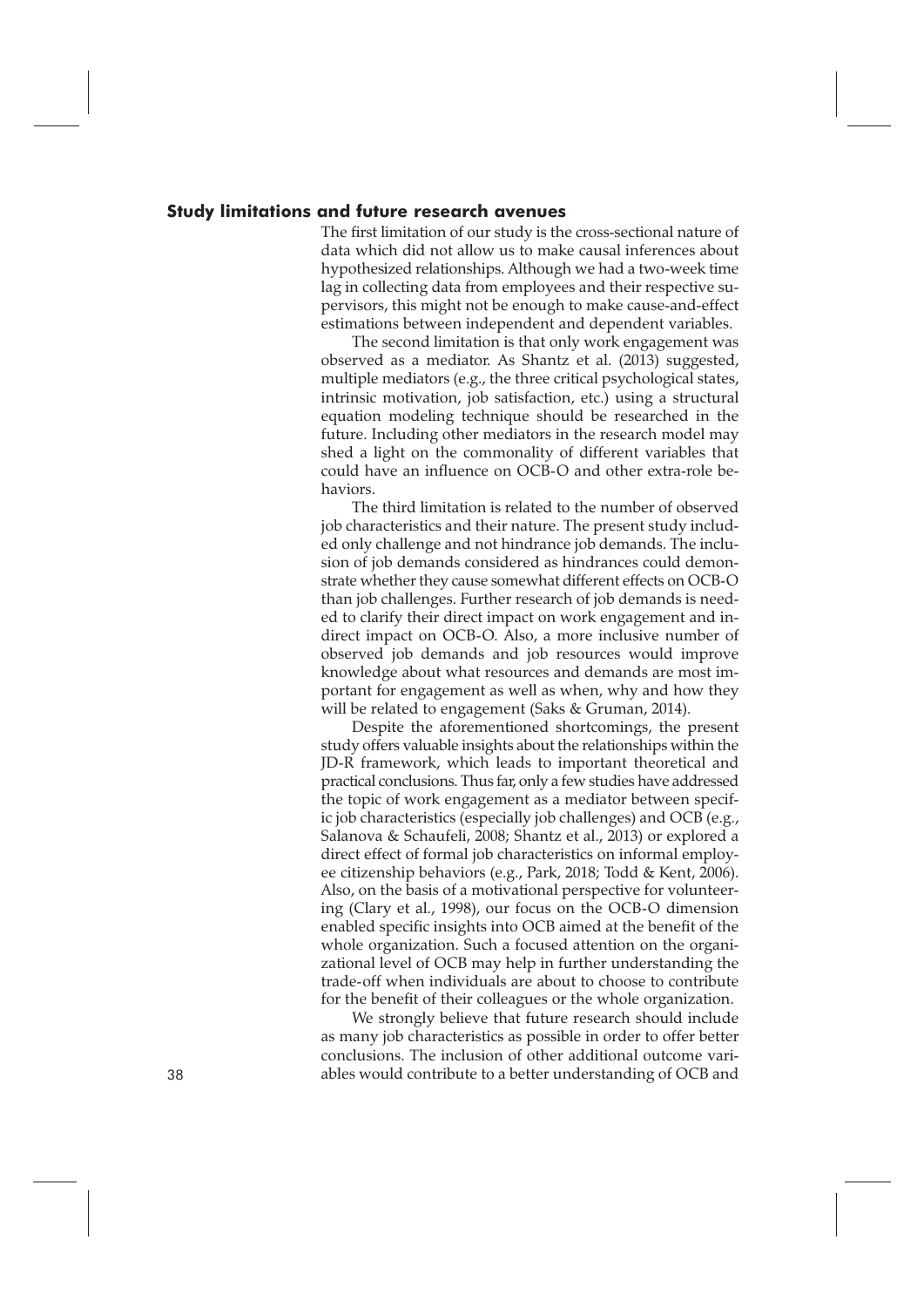MARIĆ, M. ET AL.: JOB CHARACTERISTICS... extra-role performance in general. Additional simultaneous and comparative research of OCB-O and OCB-I dimensions would certainly highlight similarities and differences between their antecedents and thus broaden the view of their motivational drivers. Also, further research of other conceptualizations and comparisons of results across developed taxonomies could clarify whether Williams and Anderson's (1991) conceptualization has valid theoretical and practical grounds for the measurement of OCB.

# **APPENDIX**

Skill variety

- 1. The job requires a variety of skills.
- 2. The job requires me to utilize a variety of different skills in order to complete the work.
- 3. The job requires me to use a number of complex or high- -level skills.
- 4. The job requires the use of a number of skills.

Job innovation requirement

- 1. Job duties of my subordinate include searching for new technologies and techniques.
- 2. Introducing new ideas into the organization is part of my subordinate's job.
- 3. My subordinate does not have to be innovative to fulfill his/her job requirements. (reverse-coded)
- 4. The job of my subordinate requires from him or her to try out new approaches to problems.
- 5. Suggesting new ideas is part of my subordinate's job duties.

#### Task variety

- 1. The job involves a great deal of task variety.
- 2. The job involves doing a number of different things.
- 3. The job requires the performance of a wide range of tasks.
- 4. The job involves performing a variety of tasks.

#### Task significance

- 1. The results of my work are likely to significantly affect the lives of other people.
- 2. The job itself is very significant and important in the broader scheme of things.
- 3. The job has a large impact on people outside the organization.
- 4. The work performed on the job has a significant impact on 39 **EXECUTE:** The WORK performed on the job is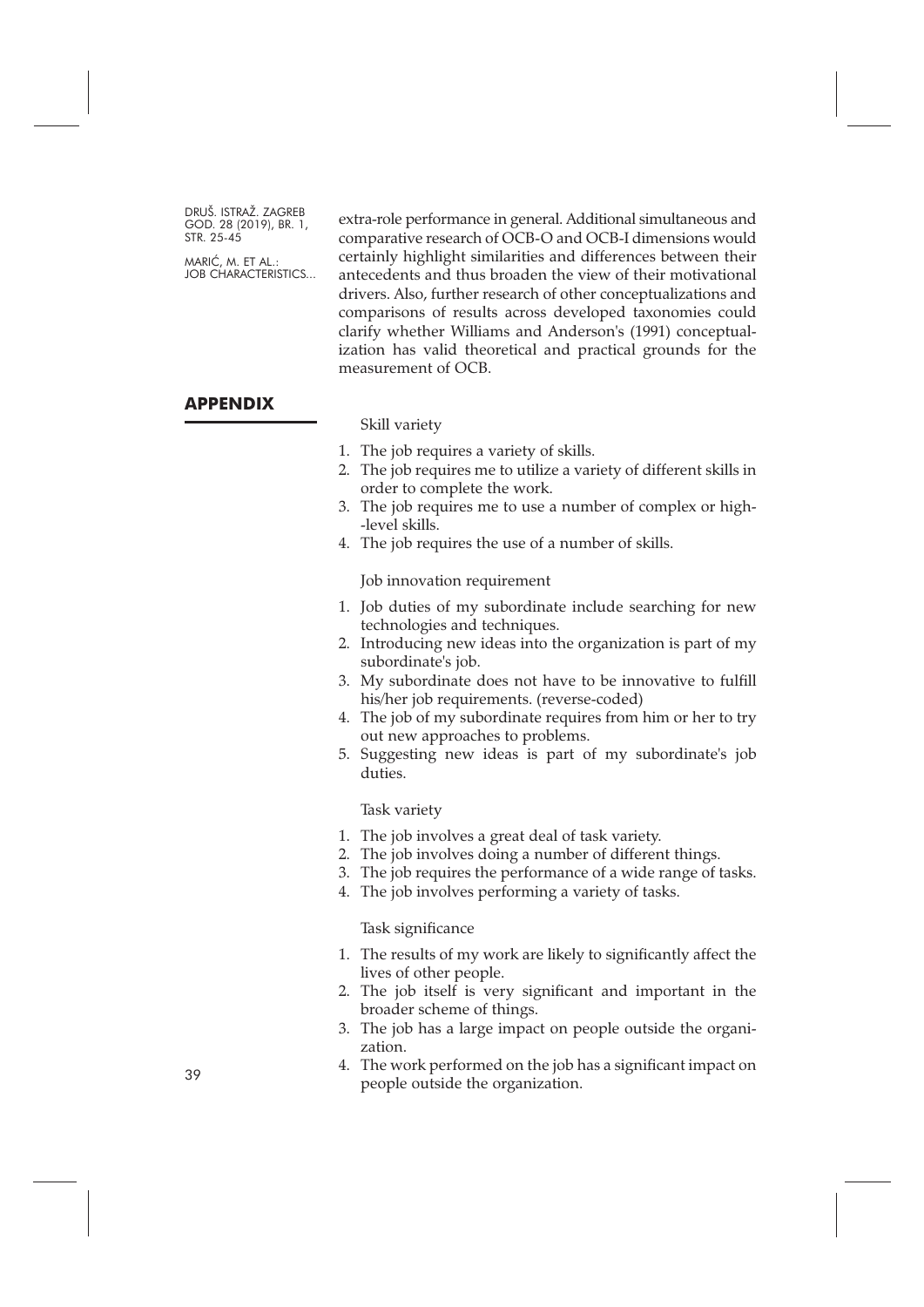MARIĆ, M. ET AL.: JOB CHARACTERISTICS...

### Work engagement

- 1. When I get up in the morning, I feel like going to work.
- 2. At my work, I feel bursting with energy.
- 3. At my job I feel strong and vigorous.
- 4. My job inspires me.
- 5. I am enthusiastic about my job.
- 6. I am proud of the work that I do.
- 7. I feel happy when I am working intensely.
- 8. I am immersed in my work.
- 9. I get carried away when I am working.

#### OCB-O

- 1. Employee keeps up with the developments in the organization.
- 2 Employee defends the organization when other employees criticize it.
- 3. Employee shows pride when representing the organization in public.
- 4. Employee offers ideas to improve the functioning of the organization.
- 5. Employee expresses loyalty toward the organization.
- 6. Employee takes action to protect the organization from potential problems.
- 7. Employee demonstrates concern about the image of the organization.

#### **REFERENCES**

Airila, A., Hakanen, J. J., Schaufeli, W. B., Luukkonen, R., Punakallio, A., & Lusa, S. (2014). Are job and personal resources associated with work ability 10 years later? The mediating role of work engagement. *Work & Stress, 28*(1), 87–105. <https://doi.org/10.1080/02678373.2013.872208>

Anderson, N., Potočnik, K., & Zhou, J. (2014). Innovation and creativity in organizations: A State-of-the-Science Review, prospective commentary, and guiding framework. *Journal of Management*, *40*(5), 1297–1333. <https://doi.org/10.1177/0149206314527128>

Bakker, A. B. (2011). An evidence-based model of work engagement. *Current Directions in Psychological Science, 20*(4), 265–269. [https://doi](https://doi.org/10.1177/0963721411414534) [.org/10.1177/0963721411414534](https://doi.org/10.1177/0963721411414534)

Bakker, A. B., & Demerouti, E. (2007). The job demands-resources model: State of the art. *Journal of Managerial Psychology, 22*(3), 309–328. <https://doi.org/10.1108/02683940710733115>

Bakker, A. B., & Demerouti, E. (2014). Job demands-resources theory. In P. Y. Chen, & C. L. Cooper (Eds.), *Work and wellbeing: Wellbeing: A complete reference guide* (Vol. III, pp. 37–64). Chichester: Wiley-Blackwell. <https://doi.org/10.1002/9781118539415.wbwell019>

Bakker, A. B., & Xanthopoulou, D. (2013). Creativity and charisma among female leaders: The role of resources and work engagement. *The*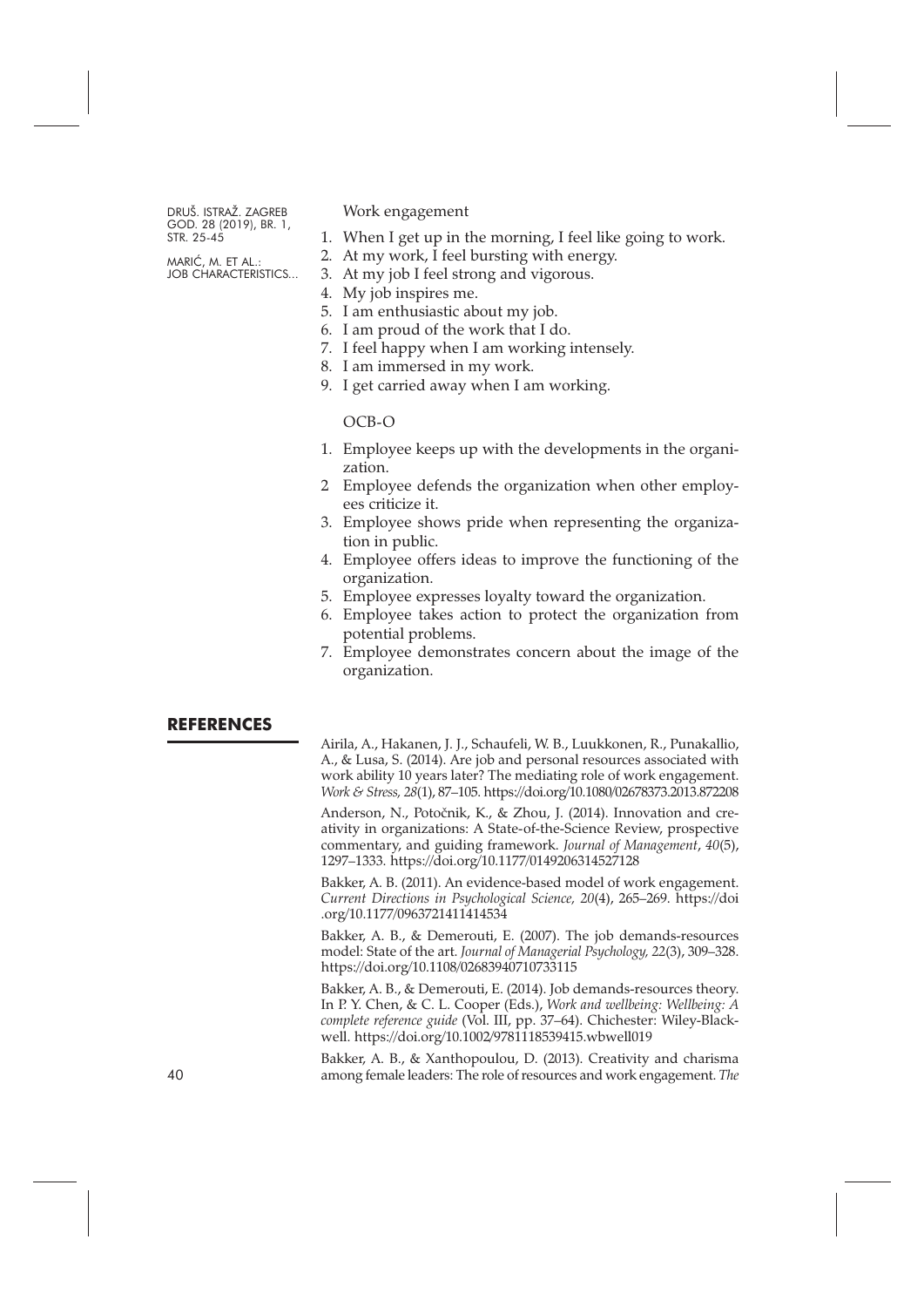MARIĆ, M. ET AL.: JOB CHARACTERISTICS... *International Journal of Human Resource Management, 24*(14), 2760–2779. <https://doi.org/10.1080/09585192.2012.751438>

Bakker, A. B., Schaufeli, W. B., Leiter, M. P., & Taris, T. W. (2008). Work engagement: An emerging concept in occupational health psychology. *Work and Stress, 22*(3), 187–200. [https://doi.org/10.1080/0267837](https://doi.org/10.1080/02678370802393649) [0802393649](https://doi.org/10.1080/02678370802393649)

Bergeron, D. M. (2007). The potential paradox of organizational citizenship behavior: Good citizens at what cost? *Academy of Management Review, 32*(4), 1078–1095. <https://doi.org/10.2307/20159357>

Blau, P. M. (1964). *Exchange and power in social life*. New York: Wiley.

Chen, Z., Zhang, X., & Vogel, D. (2011). Exploring the underlying processes between conflict and knowledge sharing: A work engagement perspective. *Journal of Applied Social Psychology, 41*(5), 1005–1033. <https://doi.org/10.1111/j.1559-1816.2011.00745.x>

Christian, M. S., Garza, A. S., & Slaughter, J. E. (2011). Work engagement: A qualitative review and test of its relations with task and contextual performance. *Personnel Psychology, 64*(1), 89–136. [https://doi.](https://doi.org/10.1111/j.1744-6570.2010.01203.x) [org/10.1111/j.1744-6570.2010.01203.x](https://doi.org/10.1111/j.1744-6570.2010.01203.x)

Clary, E. G., Snyder, M., Ridge, R., Copeland, J., Haugen, J., & Miene, P. (1998). Understanding and assessing the motivations of volunteers: A functional approach. *Journal of Personality and Social Psychology, 74*(6), 1516–1530. <https://doi.org/10.1037/0022-3514.74.6.1516>

Coleman, V. I., & Borman, W. C. (2000). Investigating the underlying structure of the citizenship performance domain. *Human Resource Management Review, 10*(1), 25–44. [https://doi.org/10.1016/S1053-4822](https://doi.org/10.1016/S1053-4822(99)00037-6) [\(99\)00037-6](https://doi.org/10.1016/S1053-4822(99)00037-6)

Crawford, E. R., LePine, J. A., & Rich, B. L. (2010). Linking job demands and resources to employee engagement and burnout: A theoretical extension and meta-analytic test. *Journal of Applied Psychology, 95*(5), 834–848. <https://doi.org/10.1037/a0019364>

Demerouti, E., Bakker, A. B., & Gevers, J. (2015). Job crafting and extra-role behavior: The role of work engagement and flourishing. *Journal of Vocational Behavior, 91*(1), 87–96. [https://doi.org/10.1016/](https://doi.org/10.1016/j.jvb.2015.09.001) [j.jvb.2015.09.001](https://doi.org/10.1016/j.jvb.2015.09.001)

Fredrickson, B. L. (2003). The value of positive emotions. *American Scientist, 91*(4), 330–335. <https://doi.org/10.1511/2003.26.865>

Frese, M., Kring, W., Soose, A., & Zempel, J. (1996). Personal initiative at work: Differences between East and West Germany. *Academy of Management Journal, 39*(1), 37–63. <https://doi.org/10.2307/256630>

Fried, Y., & Ferris, G. R. (1987). The validity of the job characteristics model: A review and meta-analysis. *Personnel Psychology, 40*(2), 287–322. <https://doi.org/10.1111/j.1744-6570.1987.tb00605.x>

Grant,A. (2008). The significance of task significance: Job performance effects, relational mechanisms, and boundary conditions. Journal of Applied *Psychology, 93*(1), 108–124. <https://doi.org/10.1037/0021-9010.93.1.108>

Hackman, J., & Oldham, G. (1976). Motivation through the design of work: Test of a theory. *Organizational Behavior and Human Performance, 16*(2), 250–279. [https://doi.org/10.1016/0030-5073\(76\)90016-7](https://doi.org/10.1016/0030-5073(76)90016-7)

Hackman, J. R., & Oldham, G. R. (1980). *Work redesign*. Reading: Ad-41 dison-Wesley.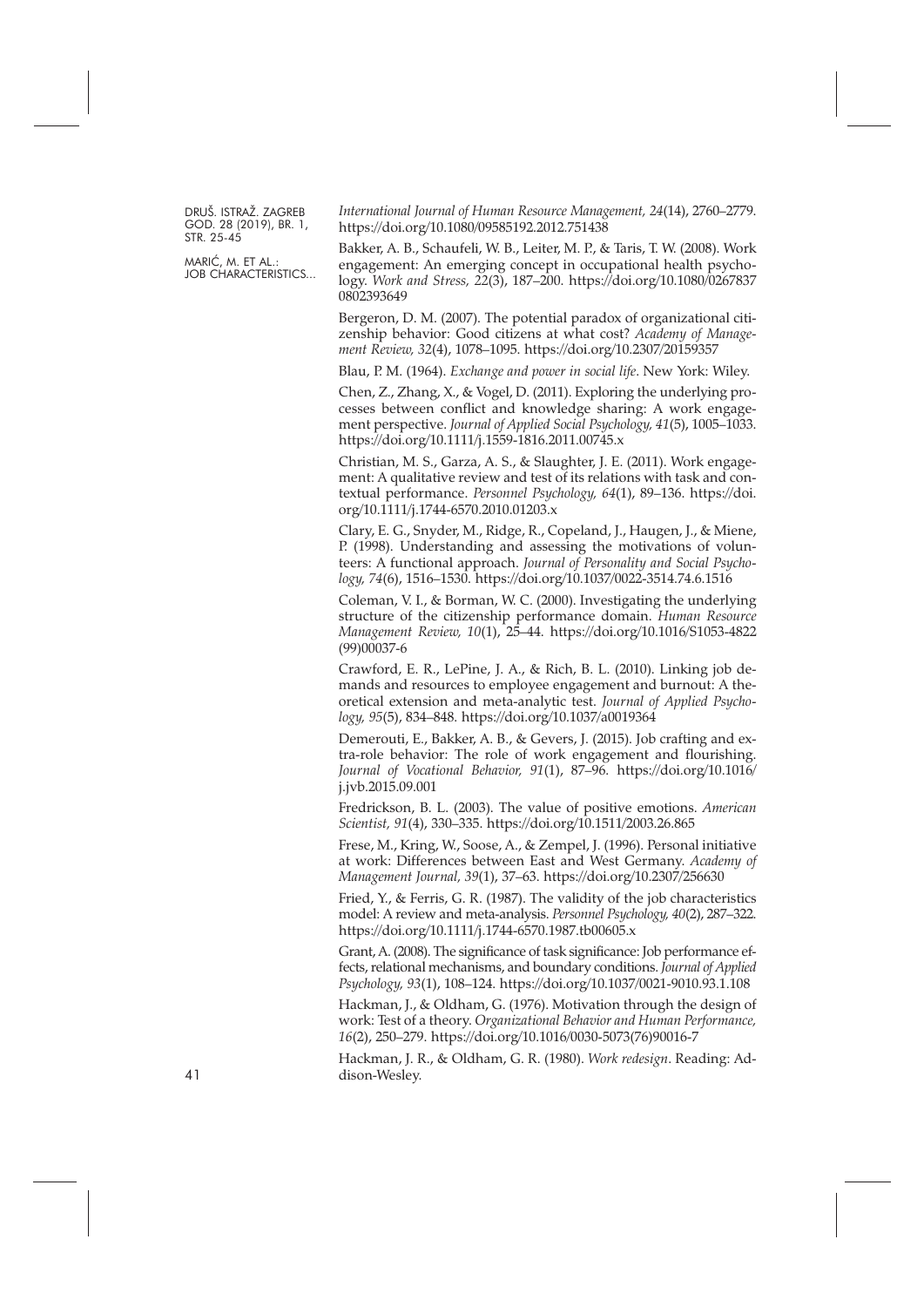MARIĆ, M. ET AL.: JOB CHARACTERISTICS... Hakanen, J. J., & Roodt, G. (2010). Using the job demands-resources model to predict engagement: Analysing a conceptual model. In A. B. Bakker, & M. P. Leiter (Eds.), *Work engagement: A handbook of essential theory and research* (pp. 85–101). New York: Psychology Press.

Hakanen, J., Bakker, A. B., & Schaufeli, W. B. (2006). Burnout and work engagement among teachers. *The Journal of School Psychology, 43*(6), 495–513. <https://doi.org/10.13075/ijomeh.1896.00238>

Halbesleben, J. R. B. (2010). A meta-analysis of work engagement: Relationships with burnout, demands, resources, and consequences. In A. B. Bakker, & M. P. Leiter (Eds.), *Work engagement: A handbook of essential theory and research* (pp. 102–118). New York: Psychology Press.

Hayes, A. F. (2013). *Introduction to mediation, moderation, and conditional process analysis: A regression-based approach.* New York: The Guilford Press. Hayes, A. F. (2016). *The Process macro for SPSS and SAS*, [http://www.](http://www.processmacro.org)

[processmacro.org](http://www.processmacro.org)

Hernaus, T. (2016). Job design at the crossroads: From 'creative' jobs to 'innovative' jobs. In M. Škerlavaj, M., Černe, A. Dysvik, & A. Carlsen (Eds.), *Capitalizing on creativity at work: Fostering the implementation of creative ideas in organizations* (pp. 17–28). Cheltenham: Edward Elgar.

Huhtala, H., & Parzefall, M.-R. (2007). A review of employee well- -being and innovativeness: An opportunity for a mutual benefit. *Creativity and Innovation Management, 16*(3), 299–306. [https://doi.org/10.](https://doi.org/10.1111/j.1467-8691.2007.00442.x) [1111/j.1467-8691.2007.00442.x](https://doi.org/10.1111/j.1467-8691.2007.00442.x)

Humphrey, S. E., Nahrgang, J. D., & Morgeson, F. P. (2007). Integrating motivational, social, and contextual work design features: A meta-analytic summary and theoretical extension of the work design literature. *Journal of Applied Psychology, 92*(5), 1332–1356. [https://doi.](https://doi.org/10.1037/0021-9010.92.5.1332) [org/10.1037/0021-9010.92.5.1332](https://doi.org/10.1037/0021-9010.92.5.1332)

Ilies, R., Scott, B. A., & Judge, T. A. (2006). The interactive effects of personal traits and experienced states on intraindividual patterns of citizenship behavior. *Academy of Management Journal, 49*(3), 561–575. <https://doi.org/10.5465/amj.2006.21794672>

LePine, J. A., Erez, A., & Johnson, D. E. (2002). The nature and dimensionality of organizational citizenship behavior: A critical review and meta-analysis. *Journal of Applied Psychology, 87*(1), 52–65. <https://doi.org/10.1037/0021-9010.87.1.52>

LePine, J. A., Podsakoff, N. P., & LePine, M. A. (2005). A meta-analytic test of the challenge stressor–hindrance stressor framework: An explanation for inconsistent relationships among stressors and performance. *Academy of Management Journal, 48*(5), 764–775. [https://doi.](https://doi.org/10.5465/amj.2005.18803921) [org/10.5465/amj.2005.18803921](https://doi.org/10.5465/amj.2005.18803921)

Meijman, T. F., & Mulder, G. (1998). Psychological aspects of workload. In P. J. D. Drenth, & H. Thierry (Eds.), *Handbook of work and organizational psychology* (pp. 5–33). Hove: Psychology Press.

Melamed, S., Ben-Avi, I., Luz, J., & Green, M. S. (1995). Objective and subjective work monotony: Effects on job satisfaction, psychological distress, and absenteeism in blue-collar workers. *The Journal of Applied Psychology, 80*(1), 29–42. <https://doi.org/10.1037/0021-9010.80.1.29>

Michel, J. W. (2017). Antecedents of organizational citizenship behaviors: Examining the incremental validity of self-interest and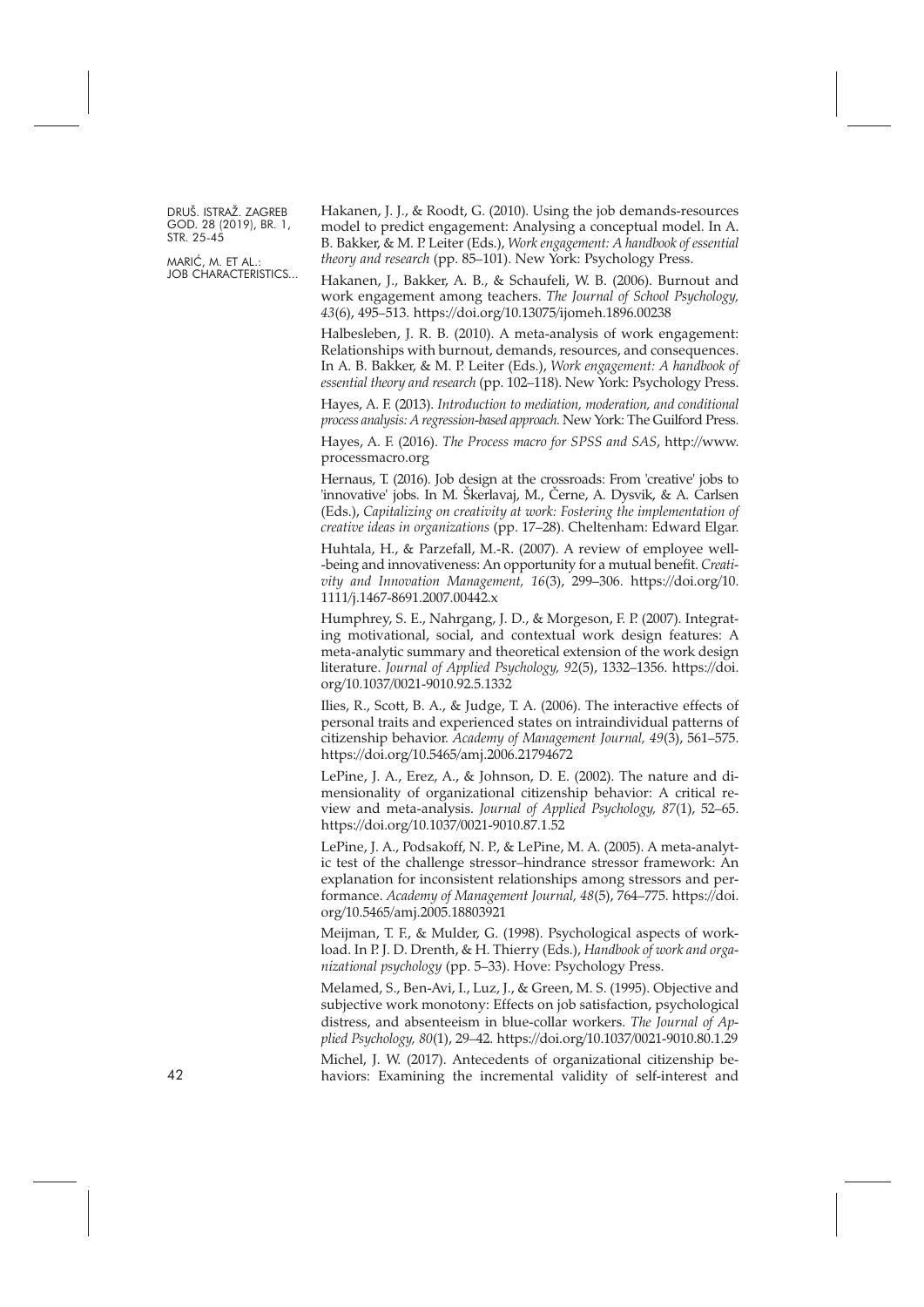MARIĆ, M. ET AL.: JOB CHARACTERISTICS... prosocial motives. *Journal of Leadership & Organizational Studies, 24*(3), 385–400. <https://doi.org/10.1177/1548051816683895>

Morgeson, F. P., & Humphrey, S. E. (2006). The Work Design Questionnaire (WDQ): Developing and validating a comprehensive measure for assessing job design and the nature of work. *Journal of Applied Psychology, 91*(6), 1321–1339. <https://doi.org/10.1037/0021-9010.91.6.1321>

Nunnally, J. C. (1978). *Psychometric theory*. New York: McGraw-Hill.

Organ, D. W. (1988). *Organizational citizenship behavior: The good soldier syndrome*. Lexington: Lexington Books.

Organ, D. W. (1997). Organizational citizenship behavior: It's construct clean-up time. *Human Performance, 10*(2), 85–97. [https://doi.org/10.1207/](https://doi.org/10.1207/s15327043hup1002_2) [s15327043hup1002\\_2](https://doi.org/10.1207/s15327043hup1002_2)

Organ, D. W., & Ryan, K. (1995). A meta-analytic review of attitudinal and dispositional predictors of organizational citizenship behavior. *Personnel Psychology, 48*(4), 775–802. [https://doi.org/10.1111/j.1744-](https://doi.org/10.1111/j.1744-6570.1995.tb01781.x) [6570.1995.tb01781.x](https://doi.org/10.1111/j.1744-6570.1995.tb01781.x)

Ostroff, C. (1992). The relationship between satisfaction, attitude, and performance: An organizational level analysis. *Journal of Applied Psychology, 77*(6), 963–974. <https://doi.org/10.1037/0021-9010.77.6.963>

Park, R. (2018). The roles of OCB and automation in the relationship between job autonomy and organizational performance: A moderated mediation model. *International Journal of Human Resource Management, 29*(6), 1139–1156. <https://doi.org/10.1080/09585192.2016.1180315>

Parker, S. K. (2014). Beyond motivation: Job and work design for development, health, ambidexterity, and more. *Annual Review of Psychology, 65*(1), 661–691. [https://doi.org/10.1146/annurev-psych-010213-](https://doi.org/10.1146/annurev-psych-010213-115208) [115208](https://doi.org/10.1146/annurev-psych-010213-115208)

Podsakoff, N. P., Podsakoff, P. M., MacKenzie, S. B., Maynes, T. D., & Spoelma, T. M. (2014). Consequences of unit-level organizational citizenship behaviors: A review and recommendations for future research. *Journal of Organizational Behavior, 35*(S1), 122–141. [https://doi.](https://doi.org/10.1037/a0013079) [org/10.1037/a0013079](https://doi.org/10.1037/a0013079)

Quiñones, M., Van den Broeck, A., & De Witte, H. (2013). Do job resources affect work engagement via psychological empowerment? A mediation analysis. *Revista de Psicología del Trabajo y de las Organizaciones, 29*(3), 127–134. <https://doi.org/10.5093/tr2013a18>

Rich, B. L., LePine, J. A., & Crawford, E. R. (2010). Job engagement: Antecedents and effects on job performance. *Academy of Management Journal, 53*(3), 617–635. <https://doi.org/10.5465/amj.2010.51468988>

Saks, A. M., & Gruman, J. A. (2014). What do we really know about employee engagement? *Human Resource Development Quarterly, 25*(2), 155–182. <https://doi.org/10.1002/hrdq.21187>

Salanova, M., & Schaufeli, W. B. (2008). A cross-national study of work engagement as a mediator between job resources and proactive behavior. *The International Journal of Human Resource Management, 19*(1), 116–131. <https://doi.org/10.1080/09585190701763982>

Schaufeli, W. B., & Bakker, A. B. (2004). Job demands, job resources, and their relationship with burnout and engagement: A multi-sample study. *Journal of Organizational Behavior, 25*(3), 293–315. [https://doi.](https://doi.org/10.1002/job.248) 43 [org/10.1002/job.248](https://doi.org/10.1002/job.248)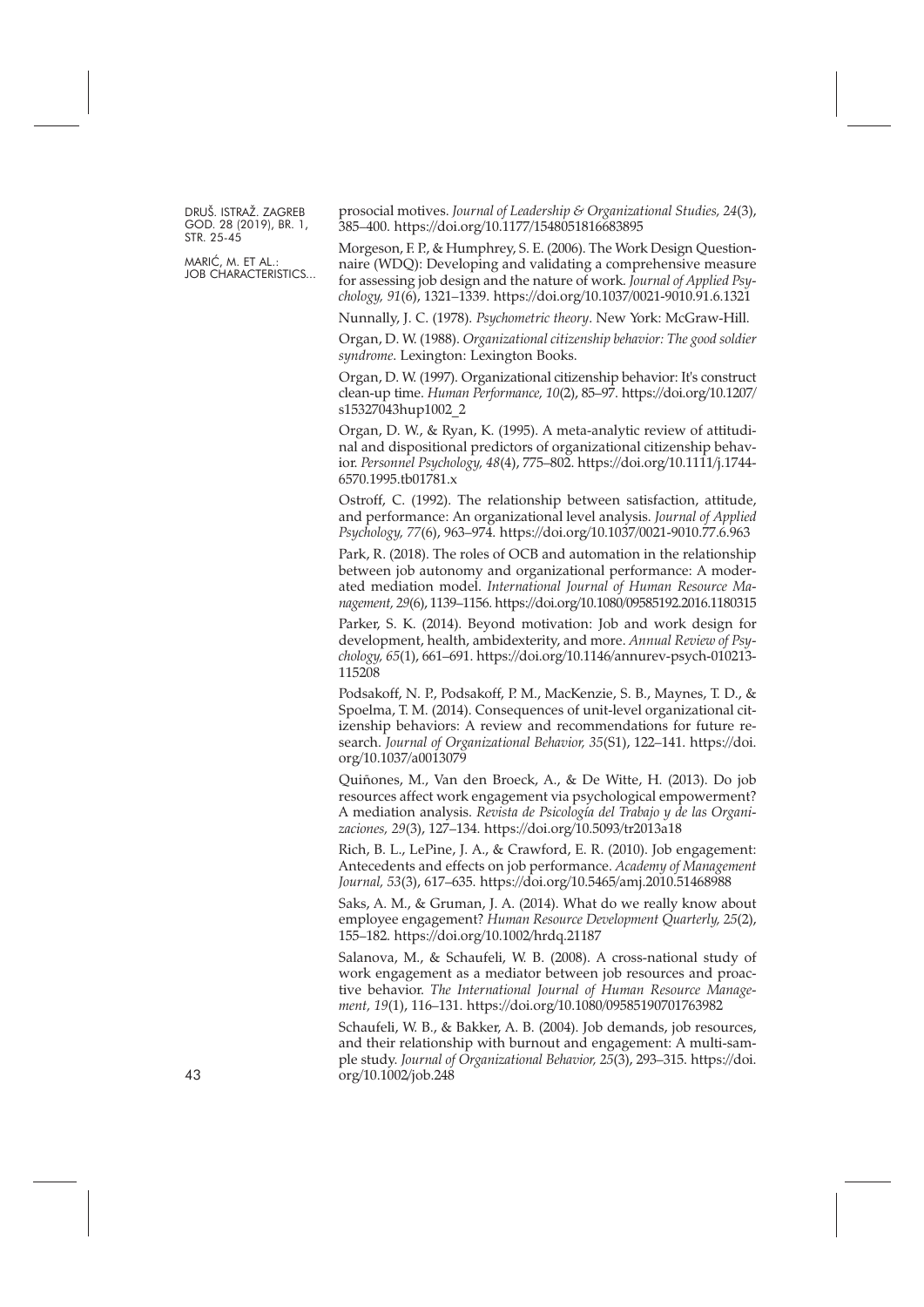MARIĆ, M. ET AL.: JOB CHARACTERISTICS... Schaufeli, W. B., Bakker, A. B., & Van Rhenen, W. (2009). How changes in job demands and resources predict burnout, work engagement, and sickness absenteeism. *Journal of Organizational Behavior, 30*(7), 893–917. <https://doi.org/10.1002/job.595>

Schaufeli, W. B., Taris, T. W., & Bakker, A. (2006). Dr Jekyll and Mr Hyde: On the differences between work engagement and workaholism. In R. Burke (Ed.), *Work hours and work addiction* (pp. 193–252). Northampton: Edward Elgar. <https://doi.org/10.4337/9781847202833.00018>

Schaufeli, W. B., Salanova, M., Gonzales-Roma, V., & Bakker, A. B. (2002). The measurement of engagement and burnout: A confirmative analytic approach. *Journal of Happiness Studies, 3*(1), 71–92. <https://doi.org/10.1023/A:1015630930326>

Shantz, A., Alfes, K., Truss, C., & Soane, E. (2013). The role of employee engagement in the relationship between job design and task performance, citizenship and deviant behaviours. *International Journal of Human Resource Management, 24*(13), 2608–2627. [https://doi.org/10.1080/](https://doi.org/10.1080/09585192.2012.744334) [09585192.2012.744334](https://doi.org/10.1080/09585192.2012.744334)

Smith, C. A., Organ, D. W., & Near, J. P. (1983). Organizational citizenship behavior: Its nature and antecedents. *Journal of Applied Psychology, 68*(4), 653–663. <https://doi.org/10.1037/0021-9010.68.4.653>

Sonnentag, S. (2003). Recovery, work engagement, and proactive behavior: A new look at the interface between non-work and work. *Journal of Applied Psychology, 88*(3), 518–528. [https://doi.org/10.1037/](https://doi.org/10.1037/0021-9010.88.3.518) [00219010.88.3.518](https://doi.org/10.1037/0021-9010.88.3.518)

Spector, P. E. (1992). A consideration of the validity and meaning of self-report measures of job conditions. In C. L. Cooper, & I. T. Robertson (Eds.), *International Review of Industrial and Organizational Psychology* (Vol. 7, pp. 123–151). West Sussex: John Wiley and Sons.

Sulea, C., Virga, D., Maricutoiu, L. P., Schaufeli, W., Dumitru, C. Z., & Sava, F. A. (2012). Work engagement as mediator between job characteristics and positive and negative extra-role behaviors. *Career Development International, 17*(3), 188–207. [https://doi.org/10.1108/136](https://doi.org/10.1108/13620431211241054) [20431211241054](https://doi.org/10.1108/13620431211241054)

Tadić, M., Bakker, A. B., & Oerlemans, W. G. M. (2015). Challenge versus hindrance job demands and well-being: A diary study on the moderating role of job resources. *Journal of Occupational and Organizational Psychology, 88*(4), 702–725. <https://doi.org/10.1111/joop.12094>

Thomas, L., Ambrosini, V., & Hughes, P. (in press). The role of organizational citizenship behaviour and rewards in strategy effectiveness. *International Journal of Human Resource Management*. [https://doi.](https://doi.org/10.1080/09585192.2017.1391312) [org/10.1080/09585192.2017.1391312](https://doi.org/10.1080/09585192.2017.1391312)

Todd, S. Y., & Kent, A. (2006). Direct and indirect effects of task characteristics on organizational citizenship behavior. *North American Journal of Psychology, 8*(2), 253–268.

Unsworth, K. L. (2003). *Engagement in employee innovation: A grounded theory investigation.* Unpublished article. Available at [https://eprints.qut.](https://eprints.qut.edu.au/3033/1/Engagement_AoM.pdf) [edu.au/3033/1/Engagement\\_AoM.pdf](https://eprints.qut.edu.au/3033/1/Engagement_AoM.pdf)

Van den Broeck, A., De Cuyper, N., De Witte, H., & Vansteenkiste, M. (2010). Not all job demands are equal: Differentiating job hindrances and job challenges in the Job Demands Resources model. *European*